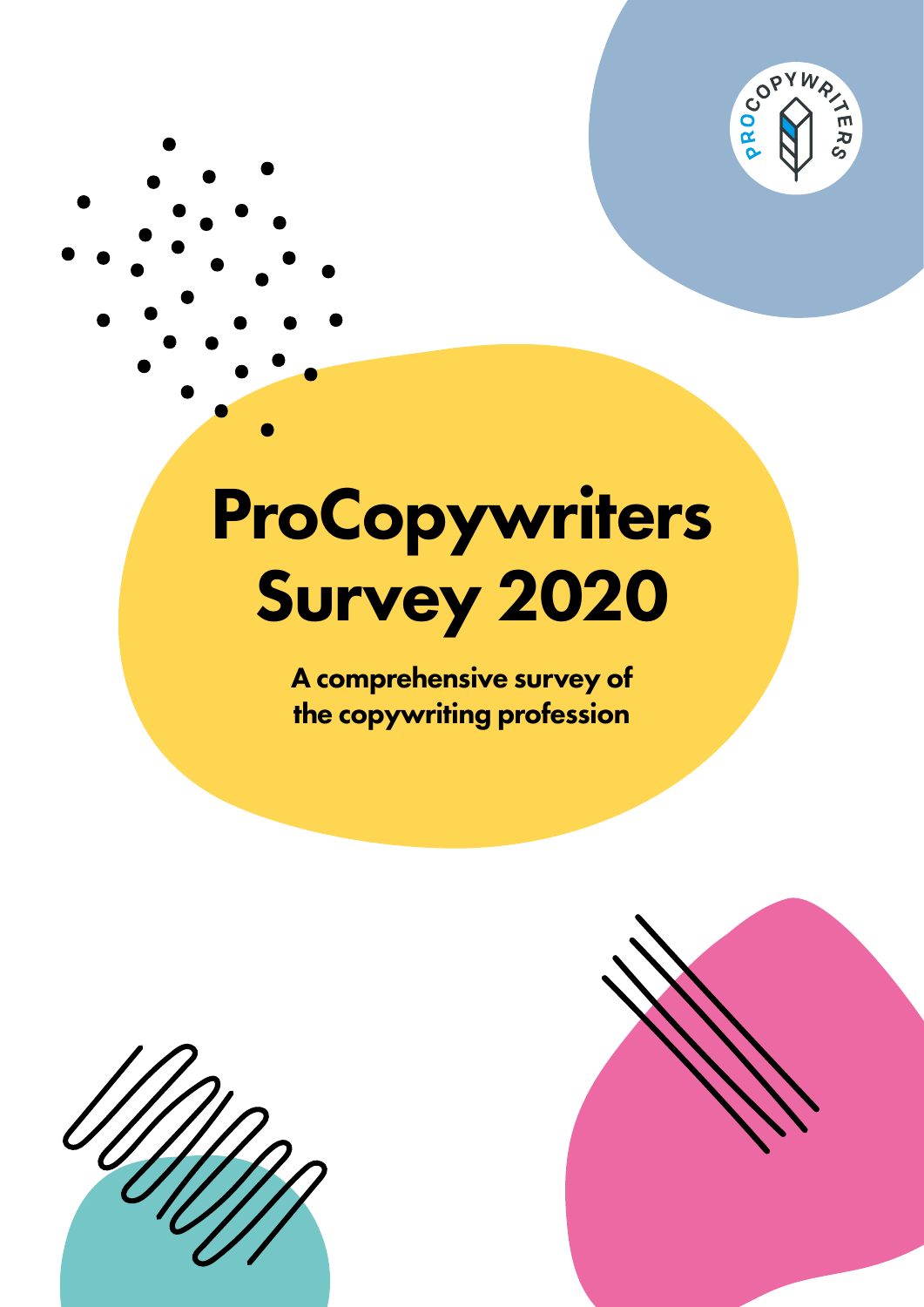# **Contents**

| My copywriting career has improved thanks to  28 |  |
|--------------------------------------------------|--|
|                                                  |  |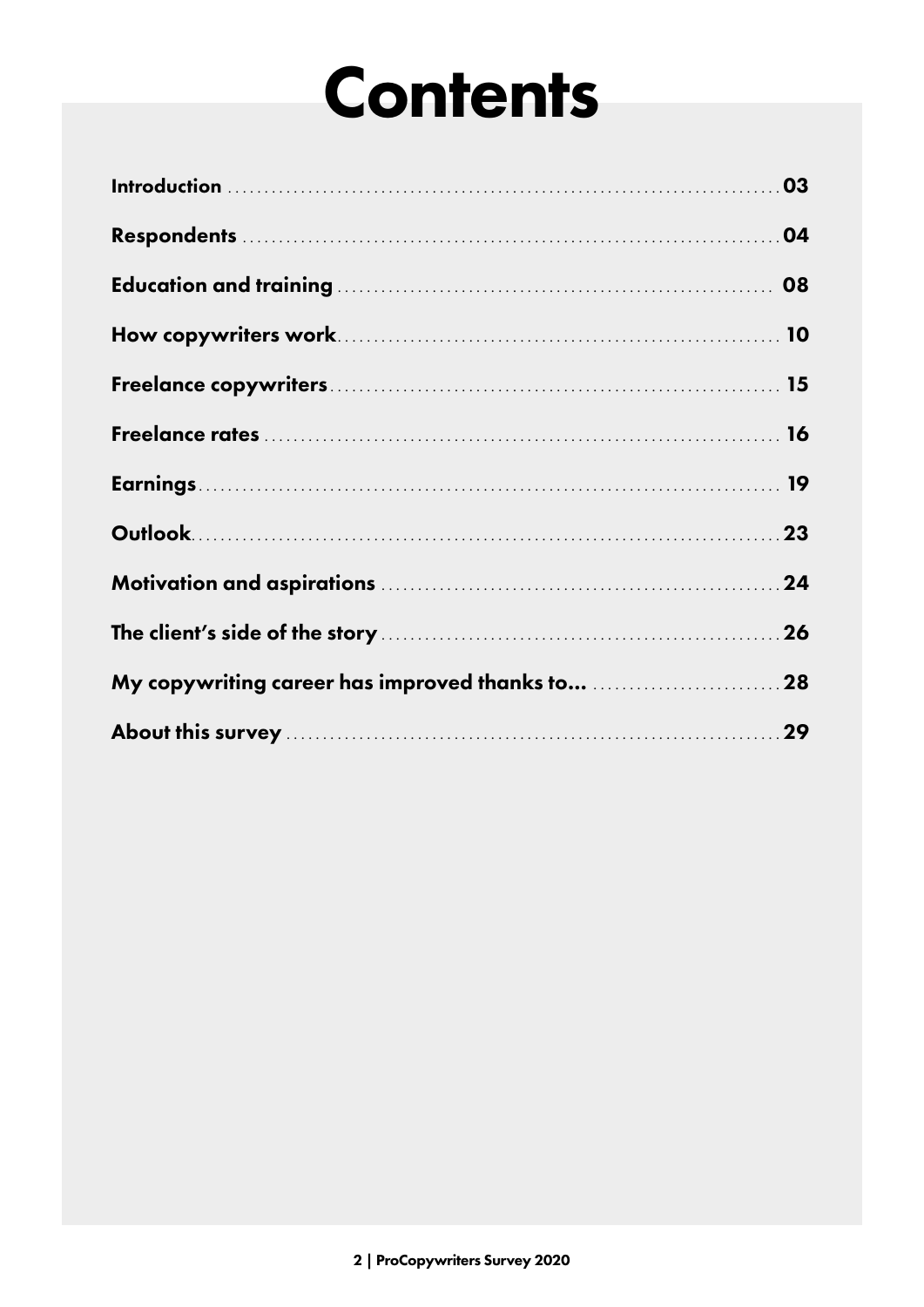# Introduction

It's here – the long-awaited results of the 2020 ProCopywriters Survey. Thanks for reading and contributing.

The survey closed in January 2020, before we felt the mass effects of coronavirus and lockdown. This means the 640 responses reflect people's pre-Covid situation and outlook. However, there are interesting nuggets to glean, and an interesting point of comparison for our next survey.

From higher freelance day rates to more training and greater strategic input, the copywriting profession is in a strong position.

The final survey question was: "My copywriting career has improved thanks to…" There were clear trends around the importance of collaboration – with other copywriters, mentors, and other professionals. This spirit of collaboration will stand us in good stead in the coming months.

ProCopywriters had record growth this year. Our activities – from training to the copywriter directory to this survey – are funded by membership fees. Please consider joining, as an individual or a company, so we can continue expanding opportunities for you and your fellow copywriters.

Thank you for your continued support. Here's to another year of inspiration, creativity and collaboration.

#### Leif Kendall

Director, ProCopywriters

# Key findings

There was a big increase in average earnings (11% full-time, 18% part-time)

> The average day rate rose to £379 (from £349)

More people are specialising in copywriting disciplines (e.g. digital, SEO) but fewer people have sector niches

> For the first time, more than 50% of people have had copywriting training

The gender pay gap has widened for in-house and agency copywriters, but there's been great progress for freelancers and agency founders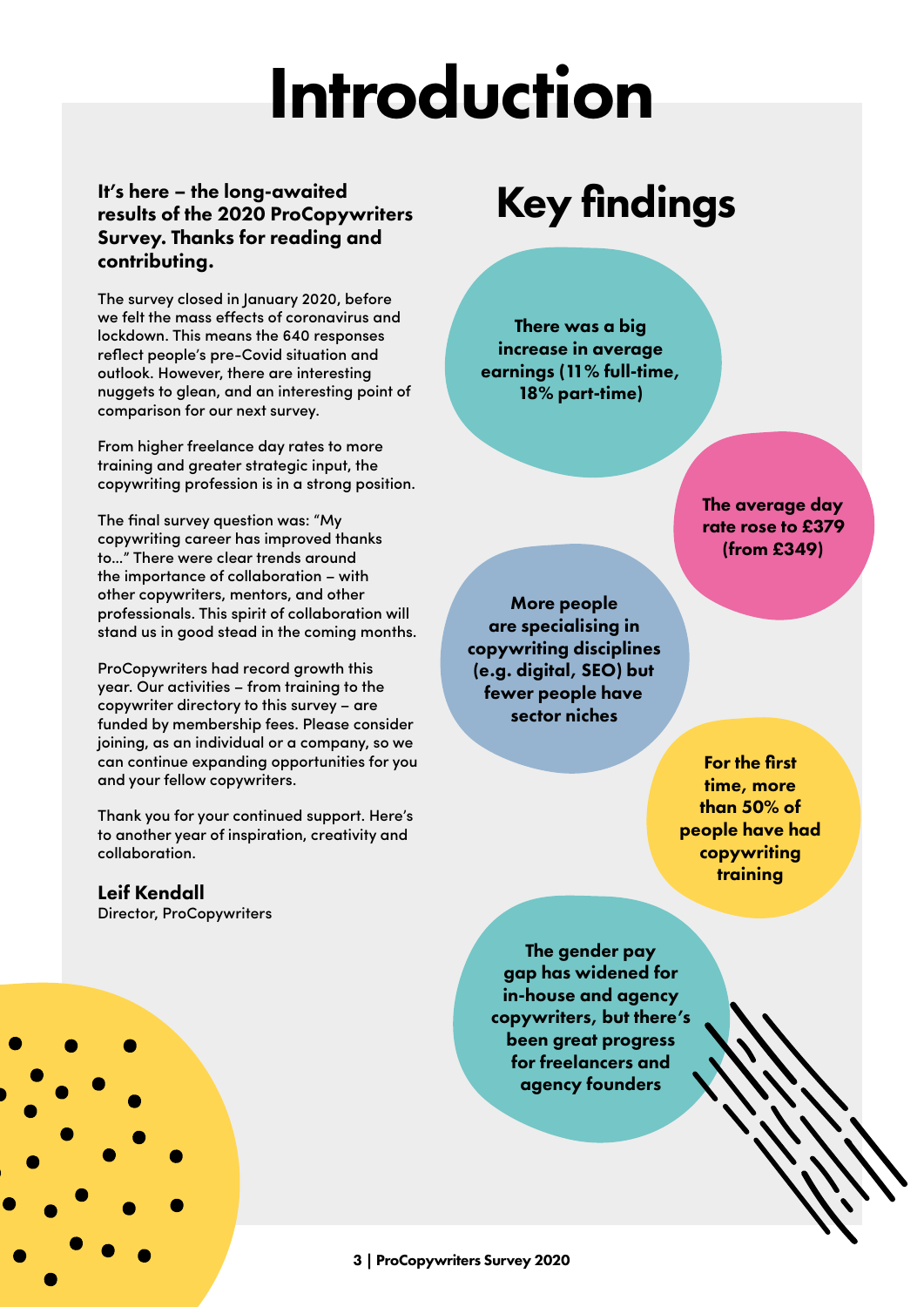# Respondents

### Number

| 610  | 538  | 420  | 514  | 640  |
|------|------|------|------|------|
| 2016 | 2017 | 2018 | 2019 | 2020 |

We continued last year's upward trend, hitting a new record of 640 responses (a 13% boost on 2019). Much of this increase comes from international copywriters. We also achieved our aim of getting more in-house writers

involved. Thank you to all the copywriters who contributed for the first time. It's incredibly helpful in our aim of fully representing the copywriting industry, so we all have access to more useful data.



The age range remains fairly steady year on year. Copywriting is clearly a rewarding career for people at all stages of life.

|                |    | 2019 2018 |
|----------------|----|-----------|
| <b>Oldest</b>  | 67 | 70        |
| <b>Average</b> | 40 | 38        |
| Youngest       | 20 | 21        |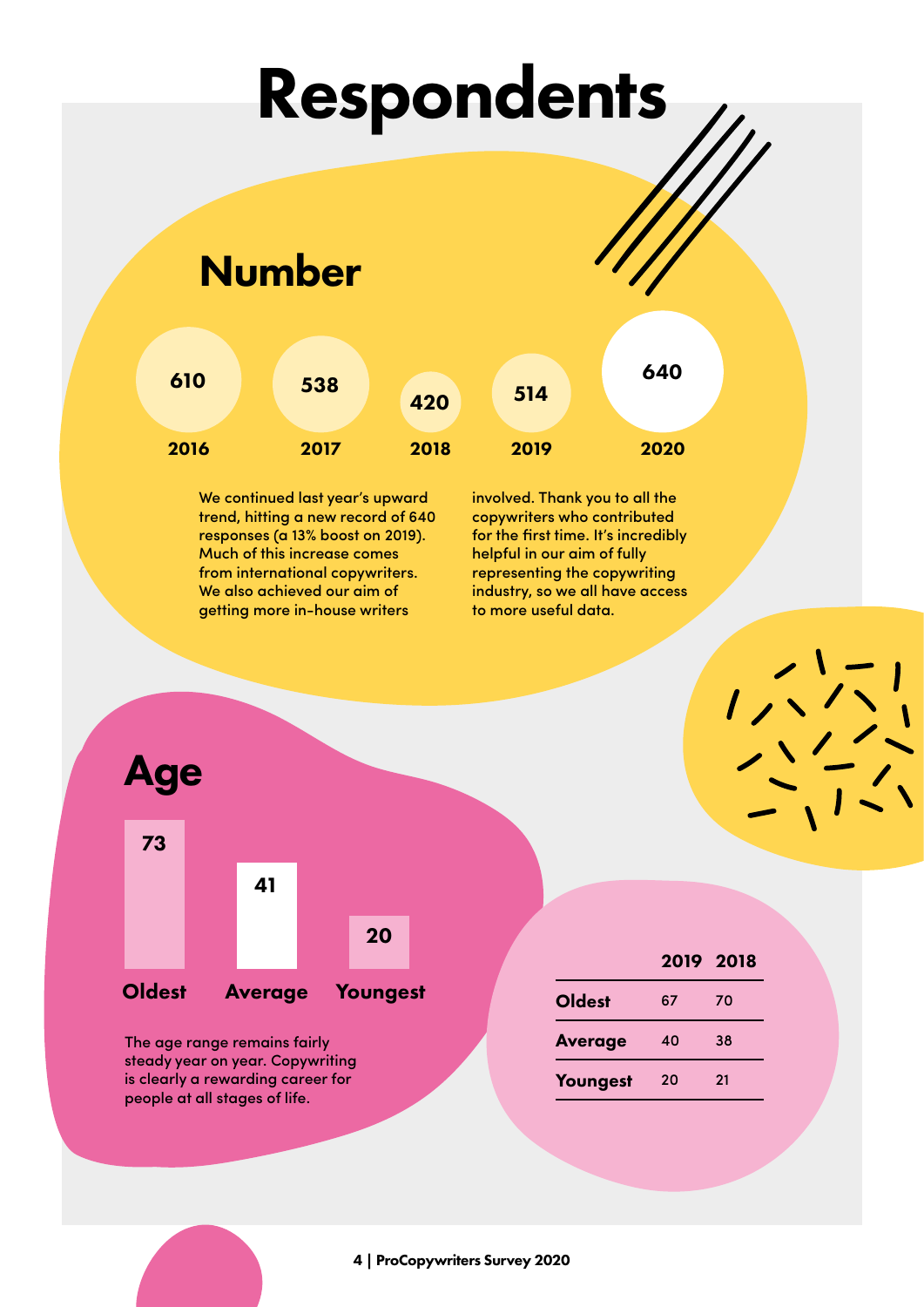### Gender

| .                   |  |
|---------------------|--|
| .                   |  |
| <b>.</b>            |  |
|                     |  |
| <b>.</b>            |  |
| <b>AAAAAAAAAA</b>   |  |
| <b>AAAAAAAAAA</b>   |  |
| A A A A A A A A A A |  |
|                     |  |

#### Women (62%)

#### ▲ Men (38%)

Women continue to outnumber men, but the divide shrank slightly compared with last year. For context, more women are ProCopywriters members than men, so we're not surprised at this respondent breakdown.

|       | 2019 | 2018 |
|-------|------|------|
| Women | 66%  | 65%  |
| Men   | 34%  | 35%  |

 $\overline{6}$ 

13

12

4

6

5

11

2

10

8

3

7

### Location

|                          | 2020 | 2019 2018 |     |
|--------------------------|------|-----------|-----|
| 1. International         | 21%  | 12%       | 7%  |
| 2. South East            | 16%  | 18%       | 19% |
| 3. London                | 14%  | 17%       | 14% |
| 4. South West            | 12%  | 13%       | 14% |
| <b>5. North West</b>     | 8%   | 10%       | 11% |
| 6. West Midlands         | 7%   | 6%        | 6%  |
| 7. East Anglia           | 6%   | 4%        | 5%  |
| 8. Yorks & Humber        | 5%   | 8%        | 9%  |
| 9. Scotland              | 4%   | 4%        | 5%  |
| <b>10. East Midlands</b> | 3%   | 3%        | 3%  |
| 11. North East           | 2%   | $1\%$     | 0%  |
| 12. Wales                | 2%   | 2%        | 4%  |
| 13. N Ireland            | 0%   | $1\%$     | 1%  |

We had a 9% leap in the share of international respondents this year. For the first time, international copywriters were the biggest responders. Although there are slight year-on-year variations within UK responses, those results are broadly consistent from 2019.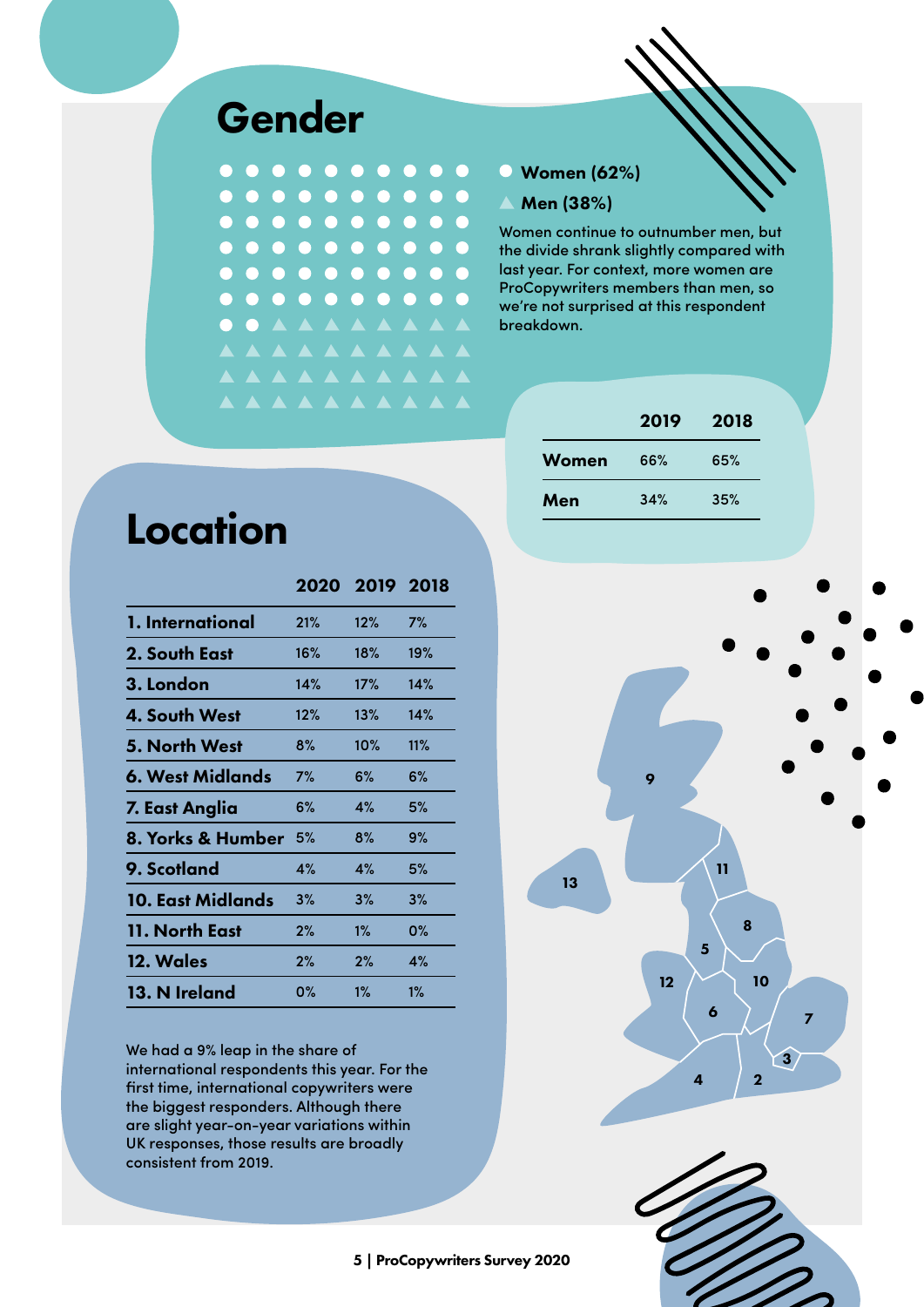|                                                                                                                 | <b>Working hours</b> |                         |                     |                                      |                 | 2019 2018  |
|-----------------------------------------------------------------------------------------------------------------|----------------------|-------------------------|---------------------|--------------------------------------|-----------------|------------|
|                                                                                                                 | <b>Full-time</b>     |                         | <b>Part-time</b>    | <b>Full-time</b><br><b>Part-time</b> | 64%<br>36%      | 70%<br>30% |
|                                                                                                                 | 68%                  |                         | 32%                 |                                      |                 |            |
|                                                                                                                 |                      |                         |                     |                                      |                 |            |
|                                                                                                                 |                      |                         |                     |                                      |                 |            |
| <b>Hours worked per week</b>                                                                                    |                      |                         |                     | 41-50<br>hours                       |                 |            |
| $11 - 20$<br>hours                                                                                              | $21 - 30$<br>hours   | $0 - 10$<br>hours<br>3% | $31 - 40$           | 11%                                  | $51 +$<br>hours |            |
| 13%                                                                                                             | 25%                  |                         | hours               |                                      | 3%              |            |
|                                                                                                                 |                      |                         | 45%                 |                                      |                 | 2019 2018  |
|                                                                                                                 |                      |                         |                     | $31 - 40$                            | 45%             | 45%        |
| <b>Other</b>                                                                                                    |                      |                         |                     | $21 - 30$                            | 20%             | 20%        |
|                                                                                                                 |                      |                         |                     | $11 - 20$                            | 15%             | 13%        |
| responsibilities                                                                                                |                      |                         |                     | 41-50                                | $12\%$          | 13%        |
| <b>Side projects</b>                                                                                            | 48%                  |                         |                     | $0 - 10$                             | 4%              | 4%         |
| <b>Childcare</b>                                                                                                | 36%                  |                         |                     | $51+$                                | 3%              | 5%         |
|                                                                                                                 |                      |                         |                     |                                      |                 |            |
| <b>Other work</b>                                                                                               | 33%                  |                         |                     |                                      |                 |            |
| <b>Charity work</b>                                                                                             | 12%                  |                         |                     | 2019 2018                            |                 |            |
| <b>Caring for a friend</b><br>or family member                                                                  | 6%                   |                         | Side projects       | 25%                                  | 26%             |            |
|                                                                                                                 |                      |                         | <b>Childcare</b>    | 24%                                  | 23%             |            |
| More copywriters took on other<br>responsibilities in 2020, with                                                |                      |                         | <b>Other work</b>   | 22%                                  | 21%             |            |
| increases across the board. The<br>biggest was in side projects, with a<br>23% increase on last year. Childcare |                      |                         | <b>Charity work</b> | 3%                                   | 2%              |            |
|                                                                                                                 |                      |                         | <b>Caring for</b>   |                                      |                 |            |

6 | ProCopywriters Survey 2020

 $\overline{\phantom{a}}$ ۵

(Note: These don't add up to 100% because some respondents have more than one additional

responsibility.)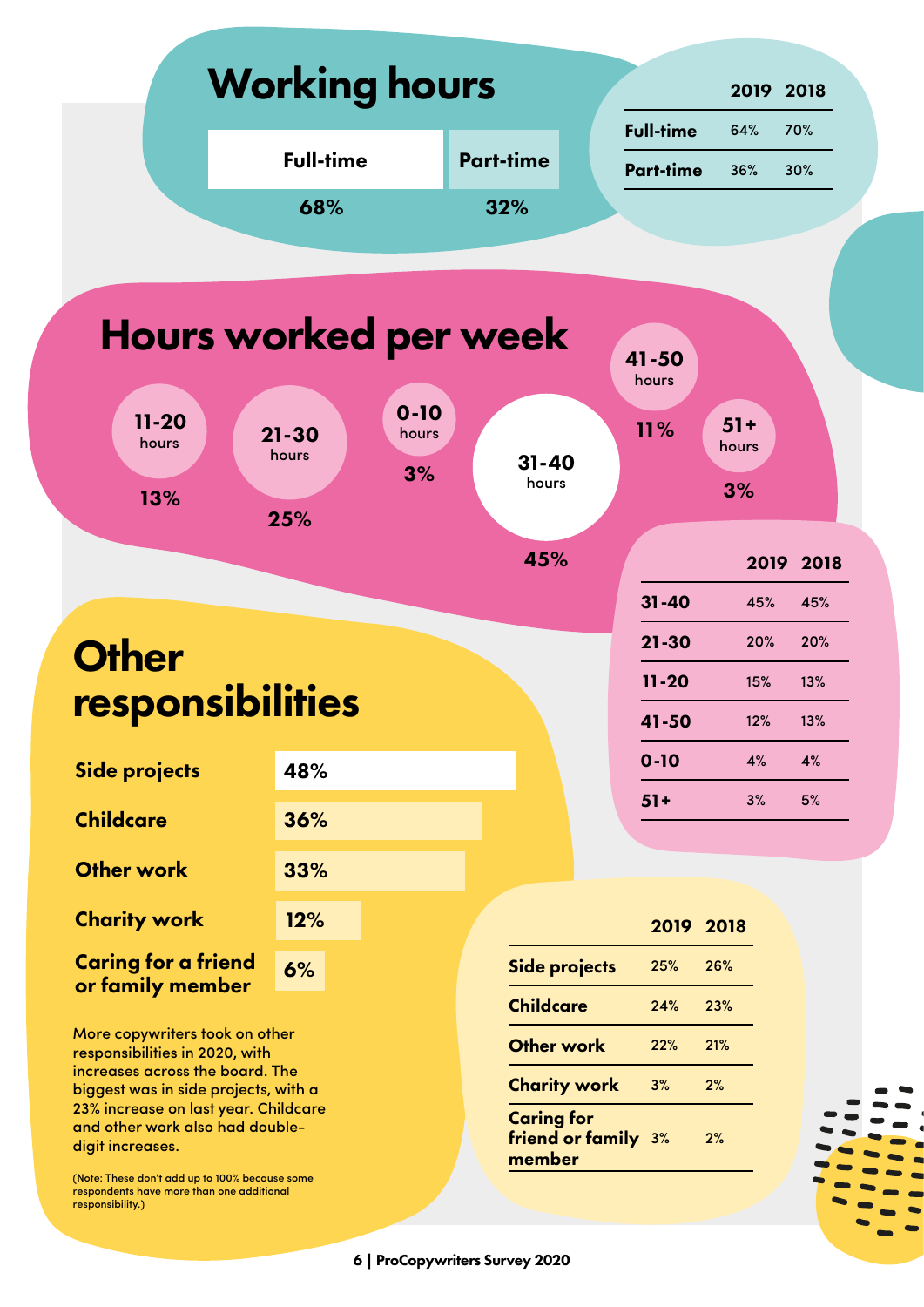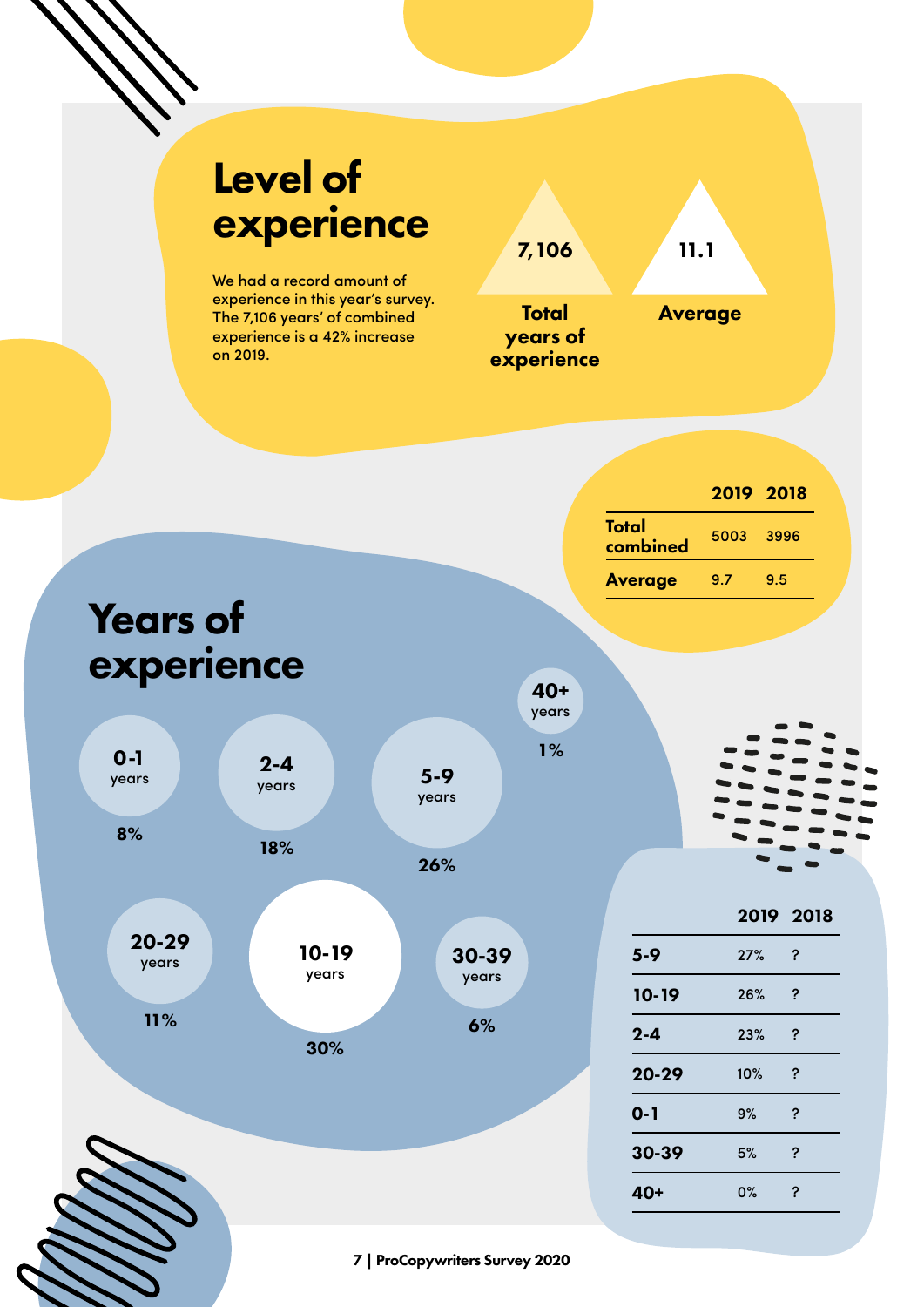# Education and training

Copywriters come from a range of academic backgrounds – which is great because we write for a range of companies, products and services. A 2020 milestone is the number of people getting copywriting-specific training. This is the first year that the majority of respondents said they completed training.

From webinars to the Copywriting Conference, ProCopywriters wants to continue leading in this area. We have ambitious plans to provide more online and face-to-face courses in future.

# Areas of study

| 'Other humanities'.                           | business. There was a 10% drop in | <b>Other</b><br>humanities                    |     |           |  |
|-----------------------------------------------|-----------------------------------|-----------------------------------------------|-----|-----------|--|
|                                               |                                   | <b>Other</b>                                  |     |           |  |
| <b>Science</b>                                |                                   | 16%                                           |     |           |  |
| or social<br>science<br>10%                   | <b>English</b><br>language or     | 22%                                           |     |           |  |
|                                               | literature                        |                                               |     |           |  |
|                                               |                                   |                                               |     | 2019 2018 |  |
| Marketing,<br>advertising or<br>communication | 32%                               | <b>English language</b><br>or literature      | 34% | 36%       |  |
|                                               |                                   | <b>Other humanities</b>                       | 26% | 21%       |  |
| 20%                                           |                                   | Marketing,<br>advertising or<br>communication | 17% | 18%       |  |
|                                               |                                   | Science or social<br>science                  | 12% | 12%       |  |
|                                               |                                   | <b>Other</b>                                  | 11% | 13%       |  |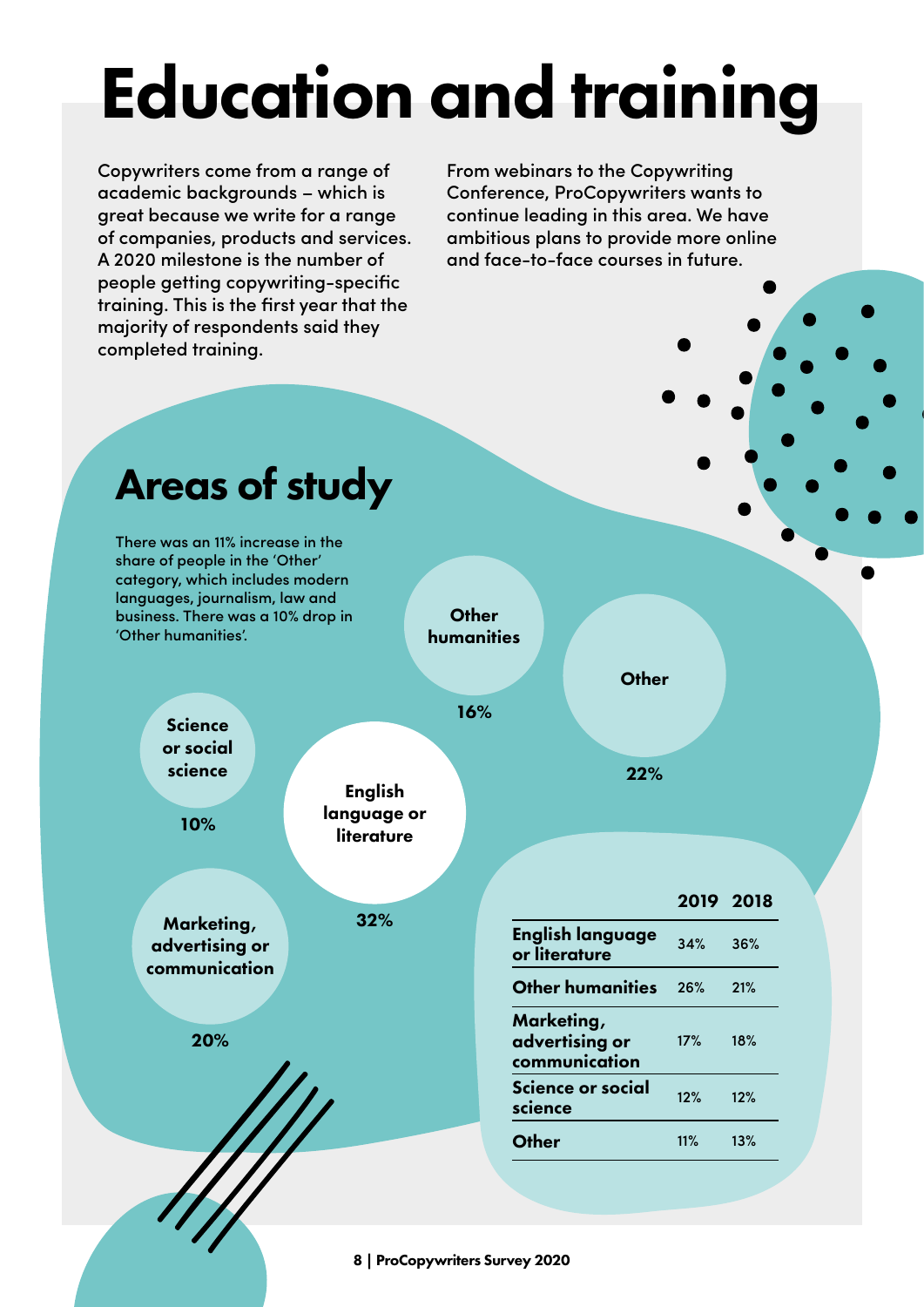## Highest level of qualification

| This year we added an 'Other'   |
|---------------------------------|
| category, which includes a      |
| wide variety of diplomas,       |
| professional qualifications and |
| vocational training.            |
|                                 |

| <b>Undergraduate</b><br>degree | 57%   |
|--------------------------------|-------|
| <b>Postgraduate</b><br>degree  | 28%   |
| <b>A</b> levels                | 7%    |
| Other                          | 6%    |
| GCSEs                          | $2\%$ |

## Has your degree been useful in developing your copywriting career?



This year we had an 'Other' category for the first time. The responses here included people who felt their degree had helped them find a job but was less useful when it came to doing the job.

|                    |     | 2019 2018 |
|--------------------|-----|-----------|
| Quite useful       | 47% | .51%      |
| <b>Very useful</b> | 31% | 30%       |
| Not useful         | 22% | 19%       |



| <b>Have you</b> |               |  |
|-----------------|---------------|--|
|                 | completed any |  |
| copywriting     |               |  |
| training?       |               |  |

Yes: 51% No: 49%

For the first time, more than 50% of people have completed copywriting-specific training. ProCopywriters has been leading the way here, with a webinar series covering topics ranging from headline writing to UX. The 2020 Copywriting Conference will be an expansive online festival, with a range of training days available.

|     | 2019 2018  |  |
|-----|------------|--|
| No  | $54\%$ 53% |  |
| Yes | 46% 47%    |  |
|     |            |  |

9 | ProCopywriters Survey 2020

#### 2019 2018

| Undergraduate<br>degree | 58% | 57% |
|-------------------------|-----|-----|
| Postgraduate<br>degree  | 32% | 29% |
| <b>A</b> levels         | 6%  | 10% |
| <b>GCSEs</b>            | 4%  | 4%  |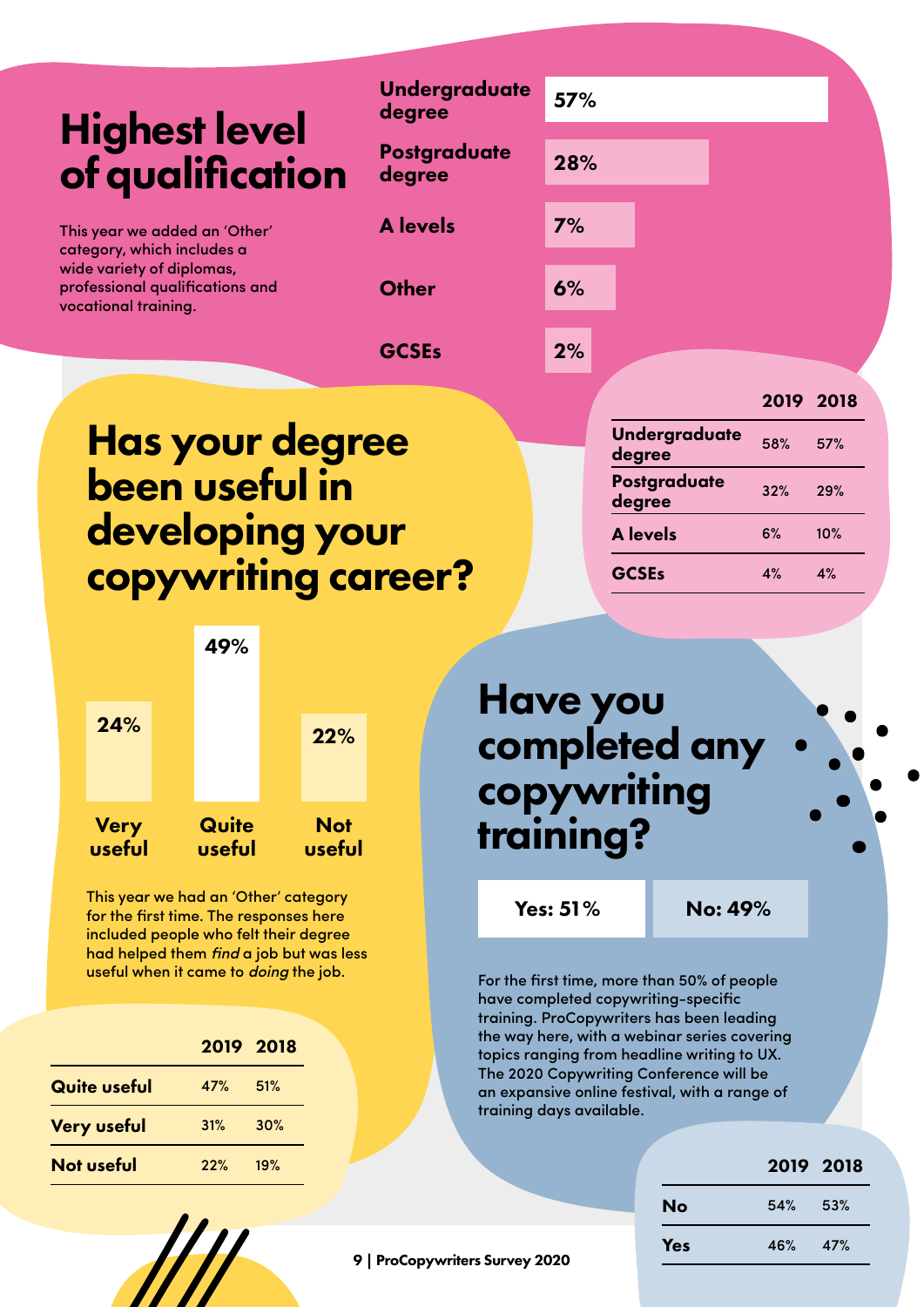# How copywriters work

(Note: Some of the following don't add up to 100% because more than one option has been applicable for some respondents.)

### Employment model

**. . . . . . . . . . . . . . . . .** . . .

П

 $A + + +$ 

 $\blacksquare$ m.

Although freelancers continue to dominate, their share fell 10% compared with last year. We achieved our goal of reaching more in-house (client-side) copywriters, thanks to our webinars and corporate memberships. We hope to extend this even more. Respondents who chose 'other' included professionals who do more than copywriting, such as branding, marketing, PR, and communications.

 $\bullet$   $\bullet$   $\bullet$   $\bullet$   $\bullet$   $\bullet$   $\bullet$   $\bullet$ 

**AAAAAAAAA** 

 $\frac{1}{2}$  $\frac{1}{2}$ 

 $\blacksquare$ 

- In-house, client-side (13%)
- Agency (12%)
- $\star$  Other (7%)
- Agency founder (6%)

**Marketing** materials

37%

Employed and freelancing (5%)

2019 2018 Freelance 67% 58% Agency 12% 15% In-house, client-side 9% 13% Agency Agency<br>founder 6% 7% Employed and freelancing 6% 7% Other n/a n/a

**Digital** and SEO

34%

**Other** 14%

## Disciplines and specialisms

To niche or not to niche? There are strong opinions (and big success stories) on both sides of this debate. This year saw a greater move towards specialising in copywriting disciplines. However, fewer people said they had sector specialisms. B2C had the biggest fall from last year.

PR and journalism

15%

No specialism **Advertising** 

17%

**Technical** 

10 | **9%** | ProCopywriters Survey 2020

|                        | 2019 2018 |     |
|------------------------|-----------|-----|
| No specialism          | 49%       | 49% |
| <b>Digital and SEO</b> | 18%       | 18% |
| Marketing<br>materials | 15%       | 15% |
| <b>Advertising</b>     | 6%        | 7%  |
| PR and journalism      | 6%        | 5%  |
| <b>Technical</b>       | 6%        | 6%  |

30%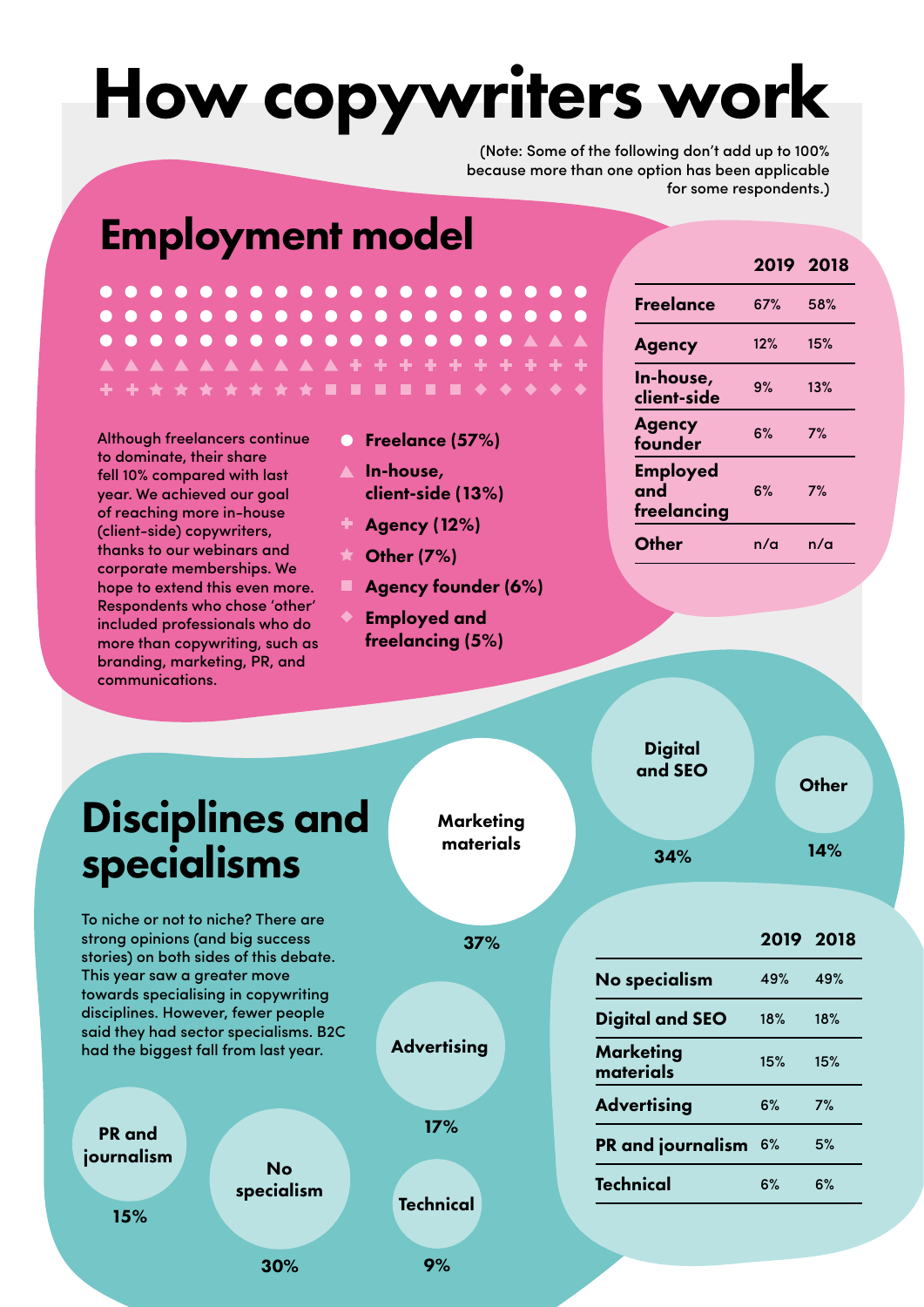## Which particular sector do you specialise in?

| <b>B2B</b>                          | 57% |  |                                          |                  |     |
|-------------------------------------|-----|--|------------------------------------------|------------------|-----|
| <b>B2C</b>                          | 29% |  |                                          |                  |     |
| <b>Science and</b><br>technology    | 27% |  |                                          |                  |     |
| <b>Business,</b><br>finance and law | 25% |  |                                          |                  |     |
| <b>Lifestyle</b>                    | 17% |  | <b>B2B</b>                               | 2019 2018<br>64% | 41% |
| <b>Consumer</b><br>goods            | 16% |  | <b>B2C</b>                               | 41%              | 30% |
| <b>Education</b>                    | 14% |  | <b>Business, finance</b><br>and law      | 34%              | 21% |
| <b>Healthcare and</b>               | 14% |  | <b>Science and</b><br>technology         | 32%              | 19% |
| pharmaceuticals                     |     |  | <b>Lifestyle</b>                         | 26%              | 17% |
| <b>Sport, travel</b><br>and leisure | 13% |  | Sport, travel and<br>leisure             | 22%              | 17% |
| <b>Charities</b>                    | 13% |  | <b>Healthcare and</b><br>pharmaceuticals | 17%              | 10% |
|                                     |     |  | <b>Charities</b>                         | 17%              | 14% |
| <b>Property and</b><br>interiors    | 10% |  | <b>Property and</b><br><b>interiors</b>  | 16%              | 10% |
| <b>Public sector</b>                | 9%  |  | <b>Consumer goods</b>                    | 16%              | 13% |
| <b>Beauty</b>                       | 9%  |  | <b>Education</b>                         | 16%              | 11% |
|                                     |     |  | <b>Public sector</b>                     | 14%              | 9%  |
| <b>Fashion</b>                      | 6%  |  | <b>Beauty</b>                            | 7%               | 5%  |
| <b>Family and</b><br>childcare      | 3%  |  | <b>Fashion</b>                           | 6%               | 6%  |
|                                     |     |  | <b>Politics and society 6%</b>           |                  | 4%  |
| <b>Politics and</b><br>society      | 2%  |  | <b>Family and</b><br>childcare           | 5%               | 5%  |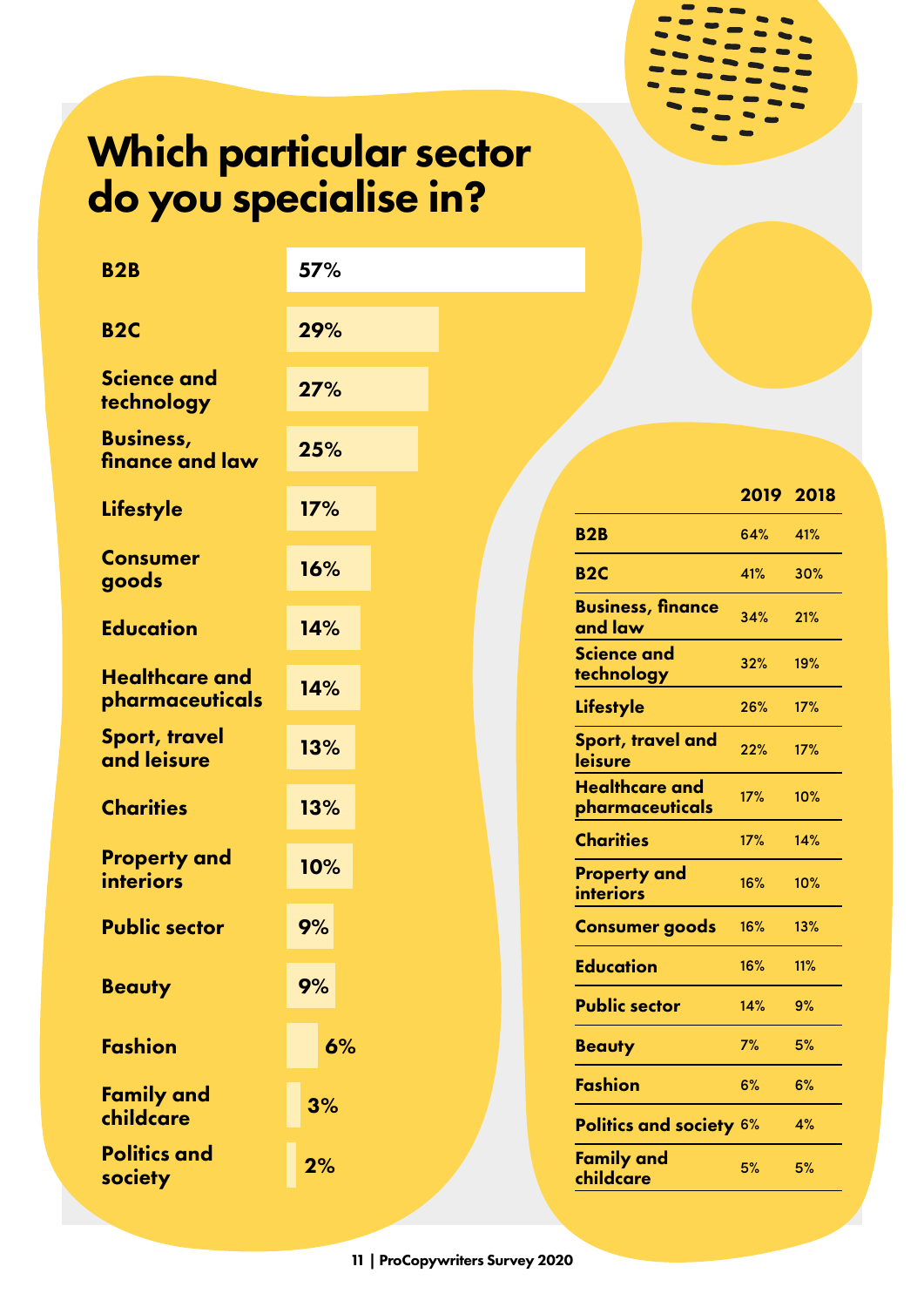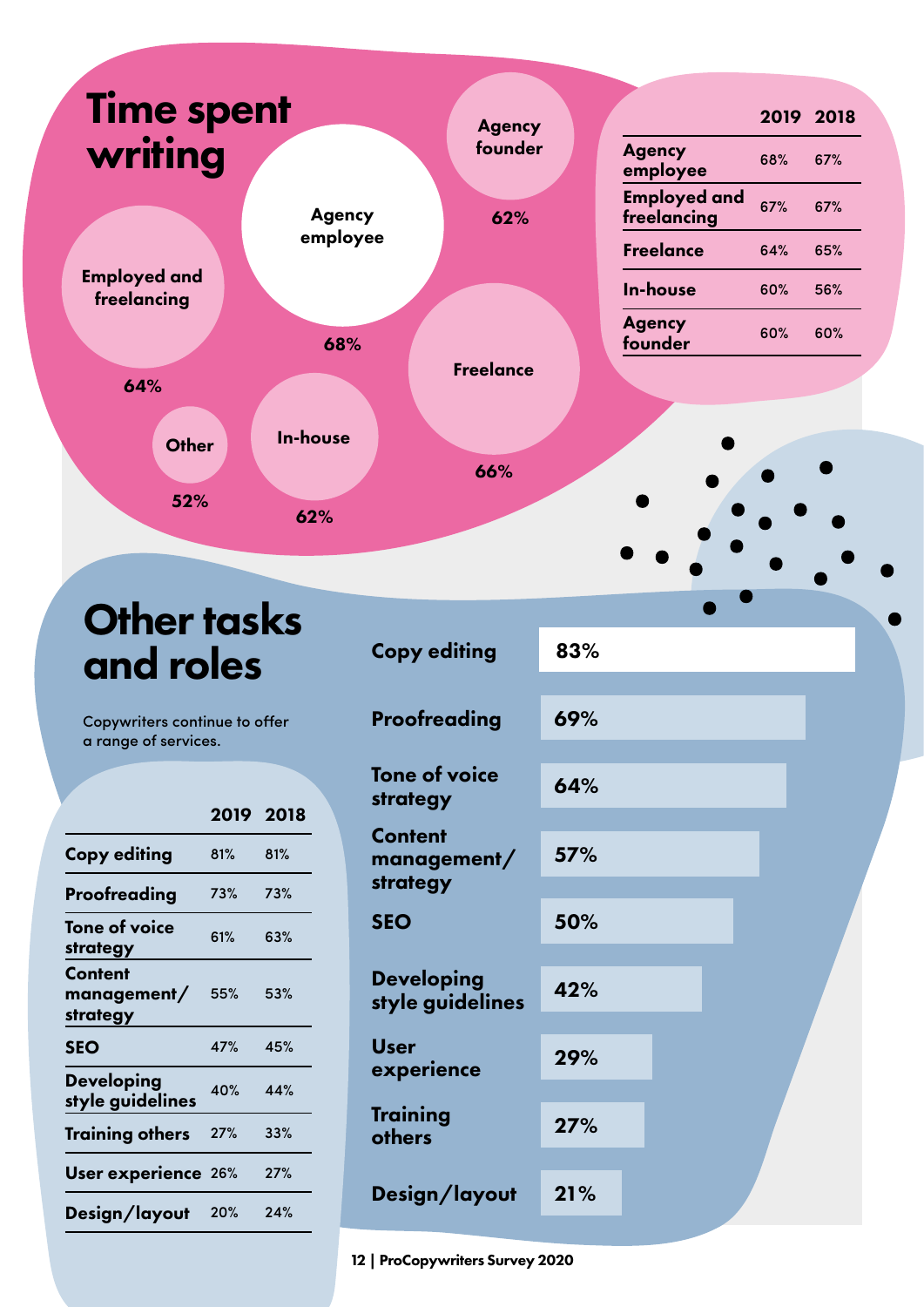## Have you ever done pro bono work for a charity?

I have in the past but don't do this anymore:

Yes, I do this occasionally

30%

Yes, I do this regularly

8%

No, and I wouldn't

13%

| -   |     |  |
|-----|-----|--|
| 11% | 38% |  |
|     |     |  |
|     |     |  |
|     |     |  |
|     |     |  |

No, but I am open to it

> 2019 2018 **No, but open** 36% 43%<br>to it Yes, occasionally 28% 32% No, wouldn't 19% 11% In the past 11% 14% Yes, regularly 6% 0%

## What percentage of your work is regular or retained - or completed on a retained basis?



This is a new question for 2020. The average showed an even split between retained and project work.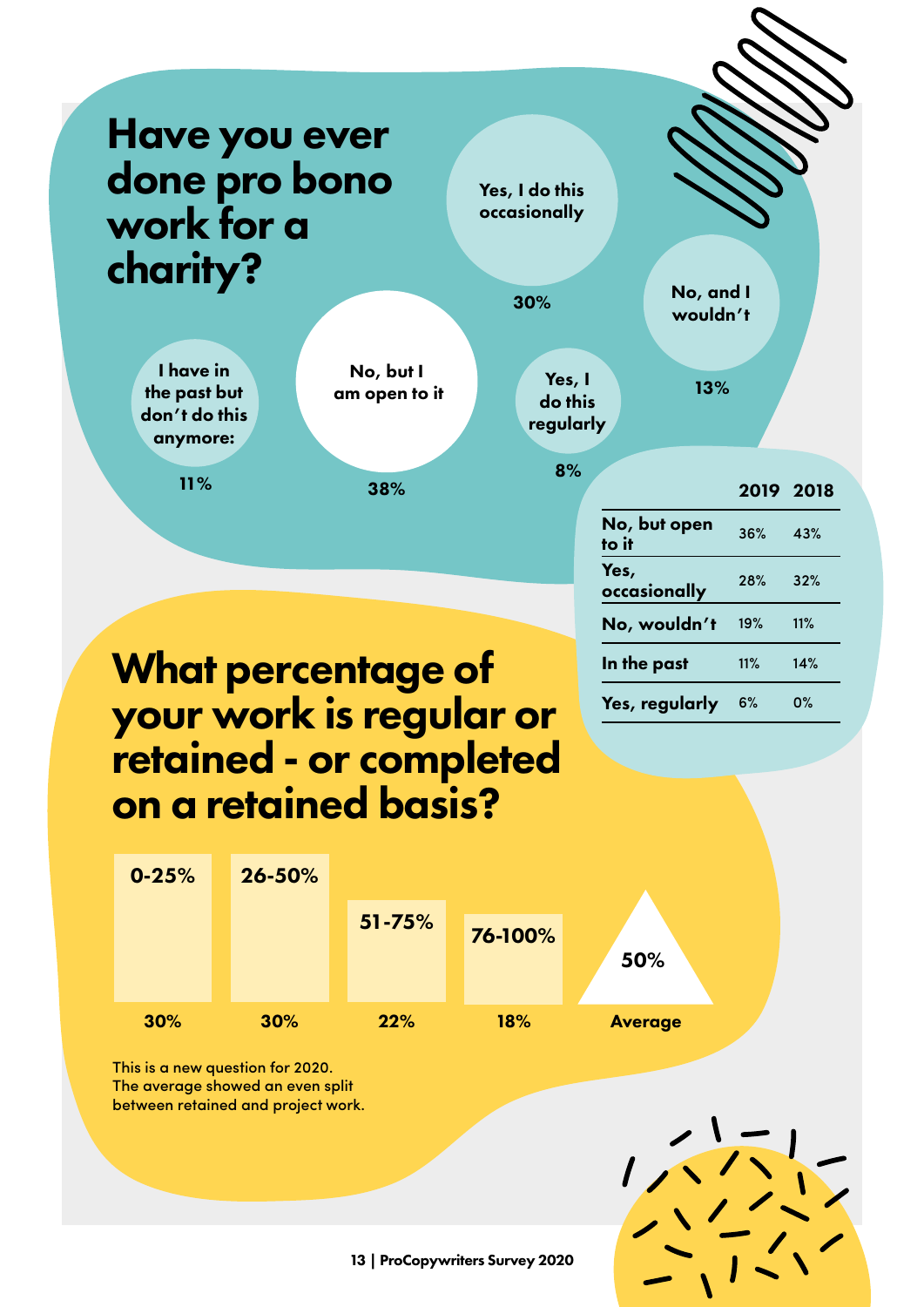## Which software tools do you use?

This is the first year we asked this question. Responses reflect a range of skills and services – from SEO to email marketing.

11%

Buffer

### Other software identified as 'other' by 148 respondents included

| Google<br><b>Docs</b> | 35% |
|-----------------------|-----|
| <b>Trello</b>         | 9%  |
| Grammarly             | 9%  |
| <b>MS Excel</b>       | 9%  |
| Slack                 | 8%  |
| Canva                 | 5%  |
|                       |     |

### What kind of computer do you use?

Google **Analytics** 

50%

Hubspot

Moz

12%

12%

MS Word

**SEMrush** 

11%

Pages

14%

Mailchimp

29%

90%

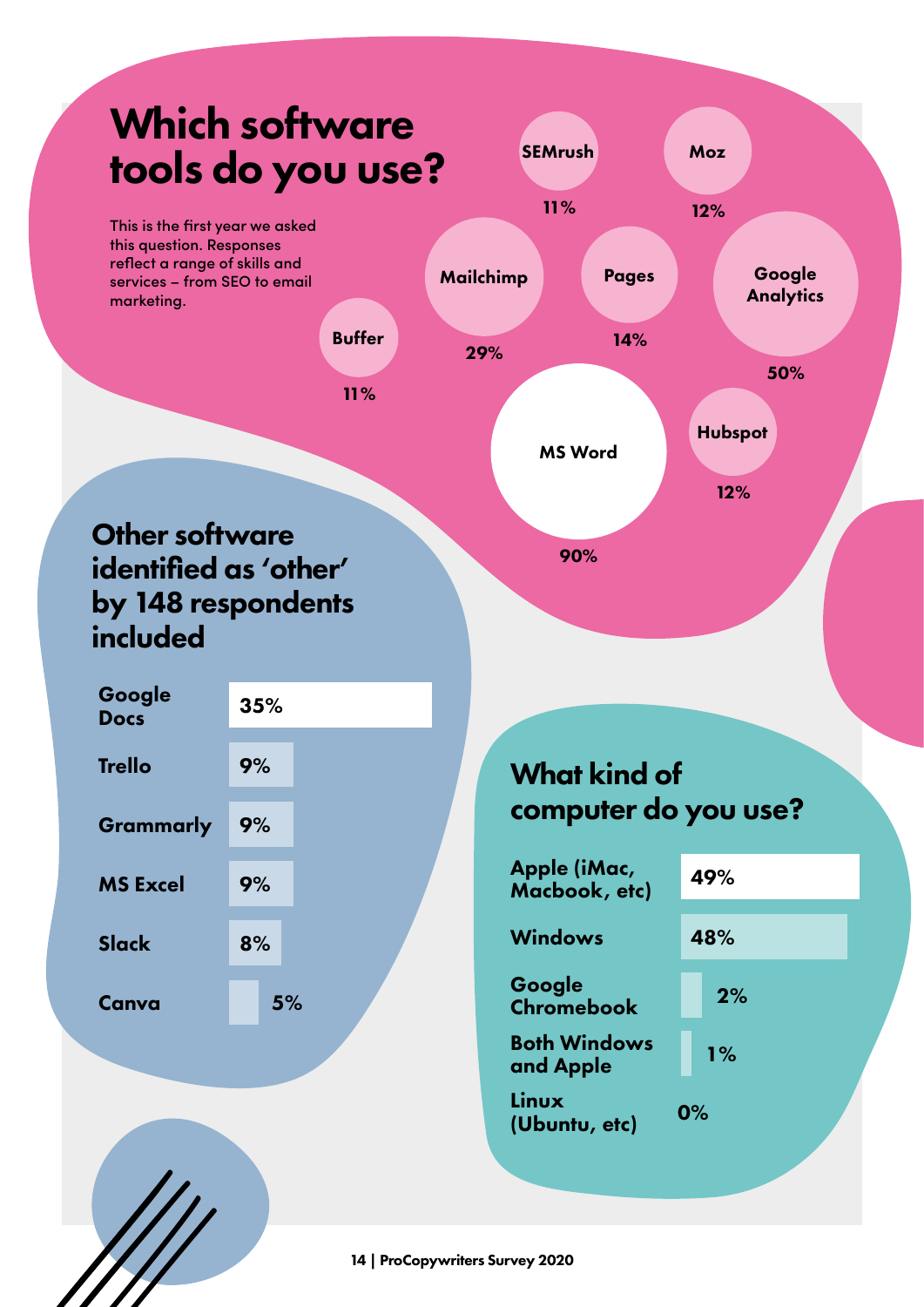# Freelance copywriters

## Experience before going freelance or starting your own agency

|                 | 2019 2018   |             |
|-----------------|-------------|-------------|
| <b>Greatest</b> | 32yrs       | 30yrs       |
| <b>Average</b>  | 5yrs        | 6yrs        |
| <b>Median</b>   | 4yrs        | 4yrs        |
| Least           | <b>Oyrs</b> | <b>Oyrs</b> |



## Finding new clients

Word-of-mouth recommendations remain key to business development. But social media, networking and advertising are increasingly important.

|                                         | <b>Website</b> |                                             |     |           |
|-----------------------------------------|----------------|---------------------------------------------|-----|-----------|
| Word of<br>mouth                        |                |                                             |     | 2019 2018 |
|                                         | 49%            | Word of mouth 90%                           |     | 64%       |
|                                         |                | Website                                     | 50% | 36%       |
| 89%                                     |                | Social media                                | 50% | 38%       |
| <b>Advertising</b><br><b>Networking</b> | Social media   | <b>Networking</b><br>events/<br>conferences | 35% | 26%       |
| events/<br>conferences                  |                | <b>Advertising</b>                          | 10% | 9%        |
| 11%<br>38%                              | 57%            |                                             |     |           |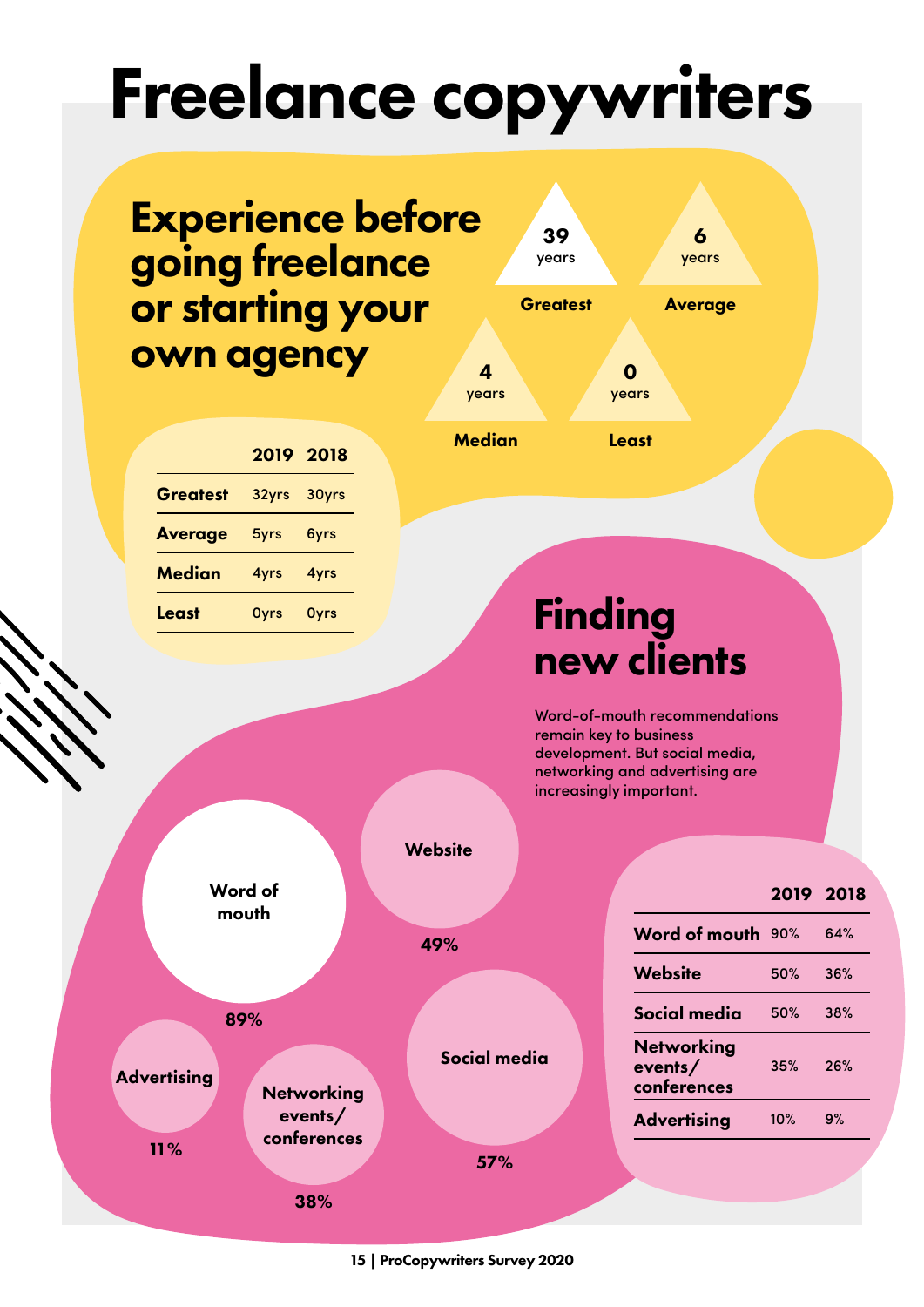# Freelance rates

# How freelancers charge

| <b>Project</b><br>fee | <b>Daily or</b><br>hourly<br>rate |          |
|-----------------------|-----------------------------------|----------|
|                       |                                   | Per word |
| 74%                   | 69%                               | 10%      |

Freelancers charge in different ways for different projects, so these don't add up to 100%.

### Average day rate

2019 £349

2018 £342

£379



|                         | 2019 2018 |     |
|-------------------------|-----------|-----|
| <b>Project fee</b>      | 70%       | 50% |
| Daily or<br>hourly rate | 66%       | 47% |
| Per word                | 9%        | 6%  |
|                         |           |     |



## Preferred charging model

| Project<br>fee |                                   |                 |
|----------------|-----------------------------------|-----------------|
|                | <b>Daily or</b><br>hourly<br>rate |                 |
|                |                                   | <b>Per word</b> |
| 62%            | 35%                               | 3%              |

Project fees are increasingly popular, although there was also a small rise in charging per word.

### 2019 2018

| <b>Project fee</b>             | 59%   | 63%   |
|--------------------------------|-------|-------|
| <b>Daily or</b><br>hourly rate | 40%   | 36%   |
| Per word                       | $1\%$ | $1\%$ |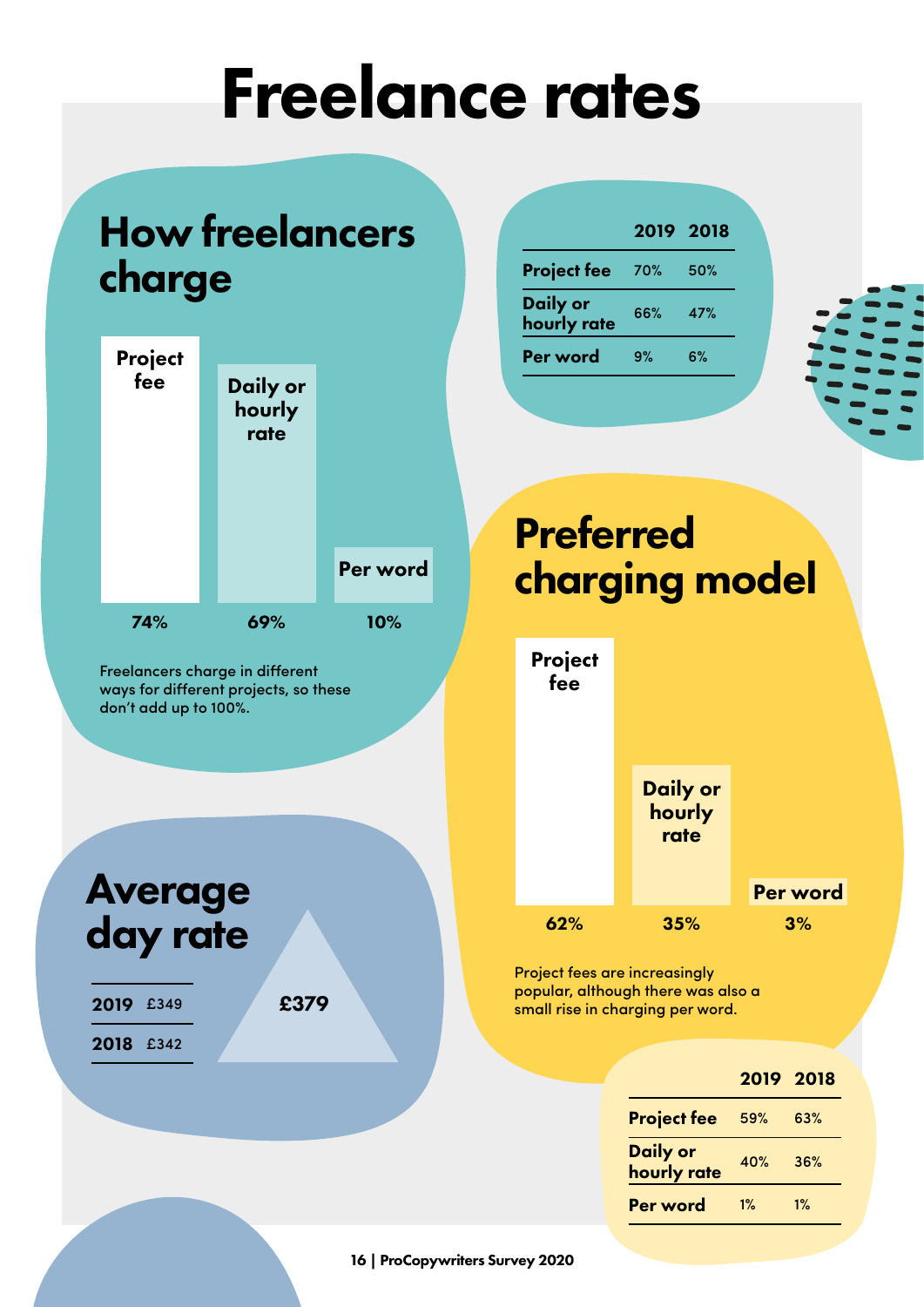### Average rates by location

|                                  | 2020  | 2019 2018 |       |
|----------------------------------|-------|-----------|-------|
| 1. Wales                         | f.447 | £328      | £297  |
| 2. London                        | f.446 | £361      | £405  |
| 3. International                 | £431  | f.414     | £496  |
| <b>4. South West</b>             | £391  | £355      | £336  |
| 5. South East                    | £375  | £322      | £317  |
| 6. East Anglia                   | £373  | £436      | f.419 |
| <b>7. North West</b>             | £346  | £329      | £297  |
| 8. Scotland                      | £328  | £342      | £284  |
| 9. East Midlands                 | £308  | £281      | £385  |
| 10. North East                   | £308  | £381      | £343  |
| <b>11. West Midlands</b>         | £303  | £309      | £326  |
| <b>12. Yorks &amp;</b><br>Humber | £278  | £282      | f.249 |

Wales and London had the biggest increases. East Anglia and the North East had the biggest decreases. However, the sample sizes for some regions are very small this year, so this affects the averages.

|       |           | 2019 2018 |
|-------|-----------|-----------|
| 60+   | £327 £298 |           |
| 50-59 | £388 £381 |           |
| 40-49 | £366 £375 |           |
| 30-39 | £317      | £329      |
| 18-29 | £272      | £286      |



### Average rates and age

Rates increased across the board. In previous years, they tended to increase until age 60, when (on average) they started to fall. This trend still holds true, but this year saw 18-29 year olds catch up with 30-39 year olds.

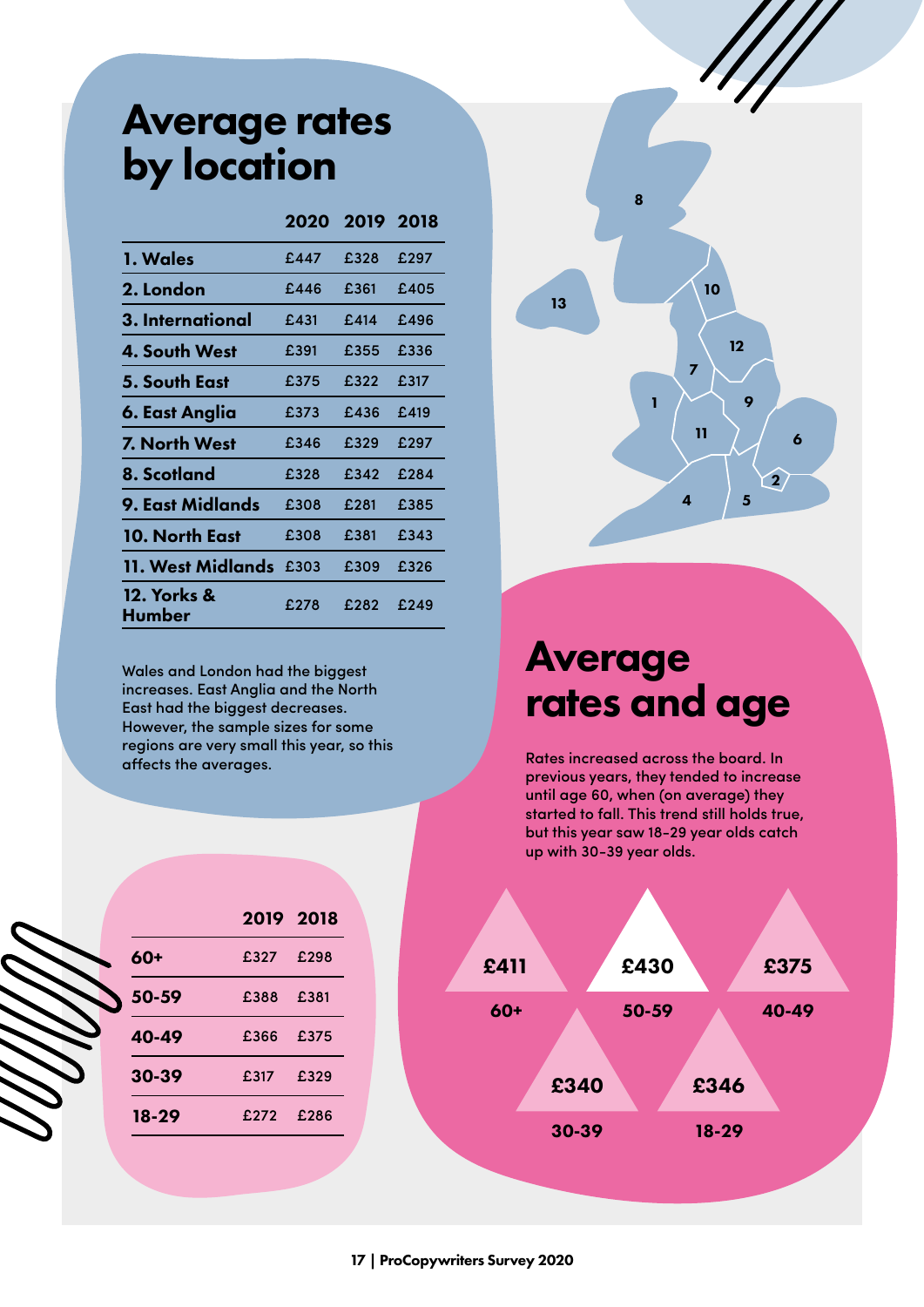## Average day rates compared with other responsibilities

| Side projects                                  | £386 |  |                                |           |      |
|------------------------------------------------|------|--|--------------------------------|-----------|------|
| <b>Childcare</b>                               | £378 |  |                                |           |      |
| <b>Caring for a friend</b><br>or family member | £325 |  |                                | 2019 2018 |      |
| <b>Charity work</b>                            | £321 |  | <b>Other work</b>              | £331      | £343 |
|                                                |      |  | <b>Charity work</b>            | £329      | £346 |
| <b>Other work</b>                              | £310 |  | <b>Childcare</b>               | £325      | £308 |
| We calculated the average day rates of         |      |  | <b>Caring for</b><br>friend or | £316      | £307 |

copywriters with other responsibilities. Overall, the average across all responsibilities rose 6% to £344, compared with £323 last year. It still lags behind the overall average rate of £379, but it's great to see the gap closing.

**Rate** 

#### There was a 10% increase in actual rates – a positive development when it comes to recognising the value copywriters add. Aspirations broadly rose in line with this.

family member

Side projects £315 £371

|                   |           | 2019 2018 |
|-------------------|-----------|-----------|
| <b>Aspiration</b> | £471 £428 |           |
| <b>Actual</b>     | £331      | F.322     |

aspirations Aspiration Actual £506 £363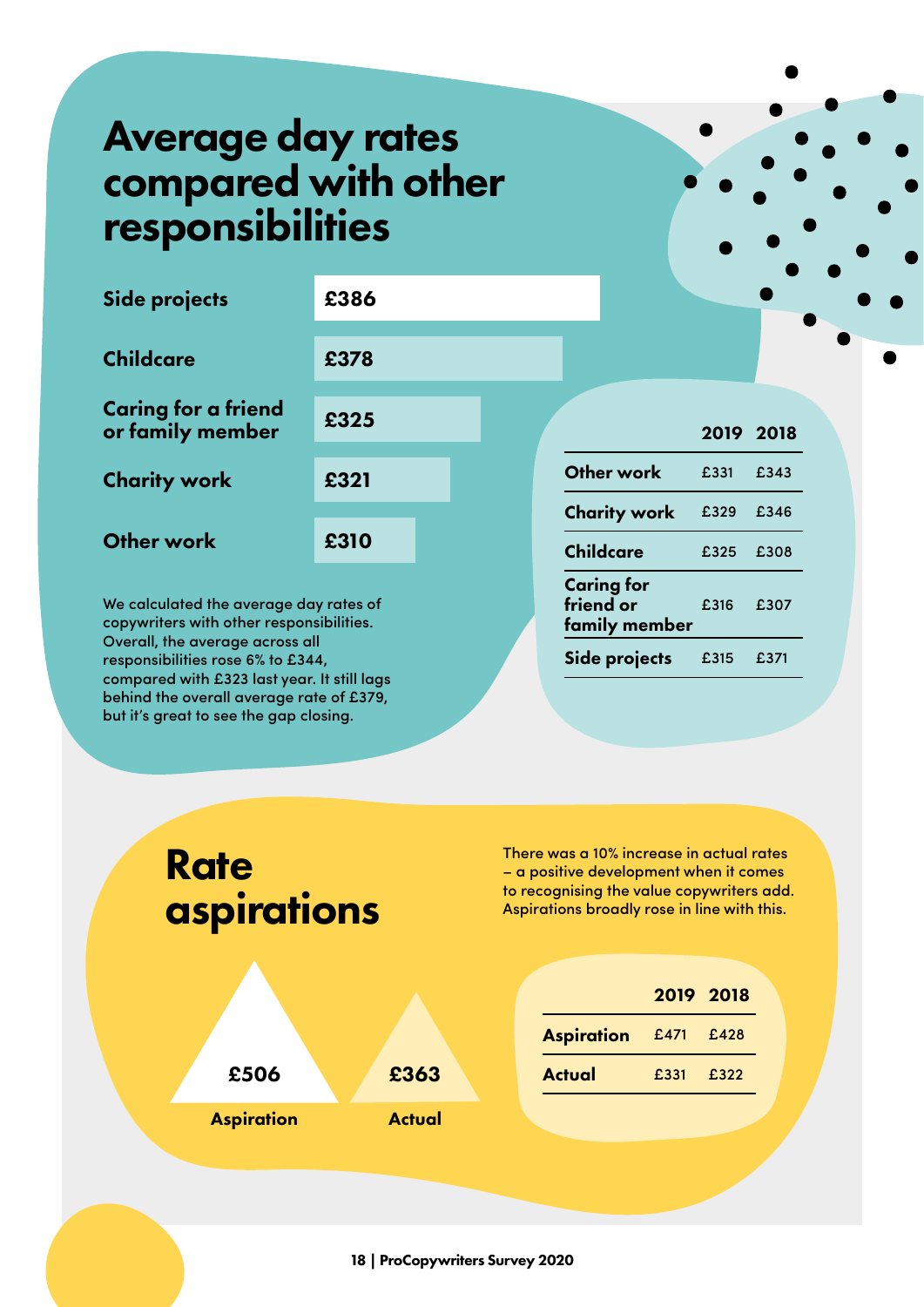# Earnings

#### 2019 2018 Maximum income reported £300,000 £250,000 Full-time £43,092 £43,940 Part-time £26,968 £24,621 £250,000 £48,043 Full-time £31,851 Part-time Maximum income reported Average earnings across all employment types There was a big increase in average earnings. The highest reported income was £250,000. It's worth noting that these figures are all self-reported.

## Income by employment type

(Full-time only)

Agency founders earn the most but saw a slight dip from last year. Employed copywriters (agency, in-house and employed/freelance) had the biggest increases.

| <b>Agency founder</b>            | £51,659 |                                     | 2019    | 2018    |
|----------------------------------|---------|-------------------------------------|---------|---------|
|                                  |         | <b>Agency</b><br>founder            | £52,948 | £60,463 |
| <b>Freelance</b>                 | £42,792 | <b>Freelance</b>                    | £37,585 | £45,757 |
| <b>Employed</b><br>and freelance | £42,694 | <b>Employed</b><br>and<br>freelance | £35,550 | £40,468 |
| <b>In-house</b>                  | £40,991 | In-house                            | £34.119 | £39,874 |
| <b>Agency</b><br>employee        | £39,624 | <b>Agency</b><br>employee           | £32,865 | £37,673 |
|                                  |         |                                     |         |         |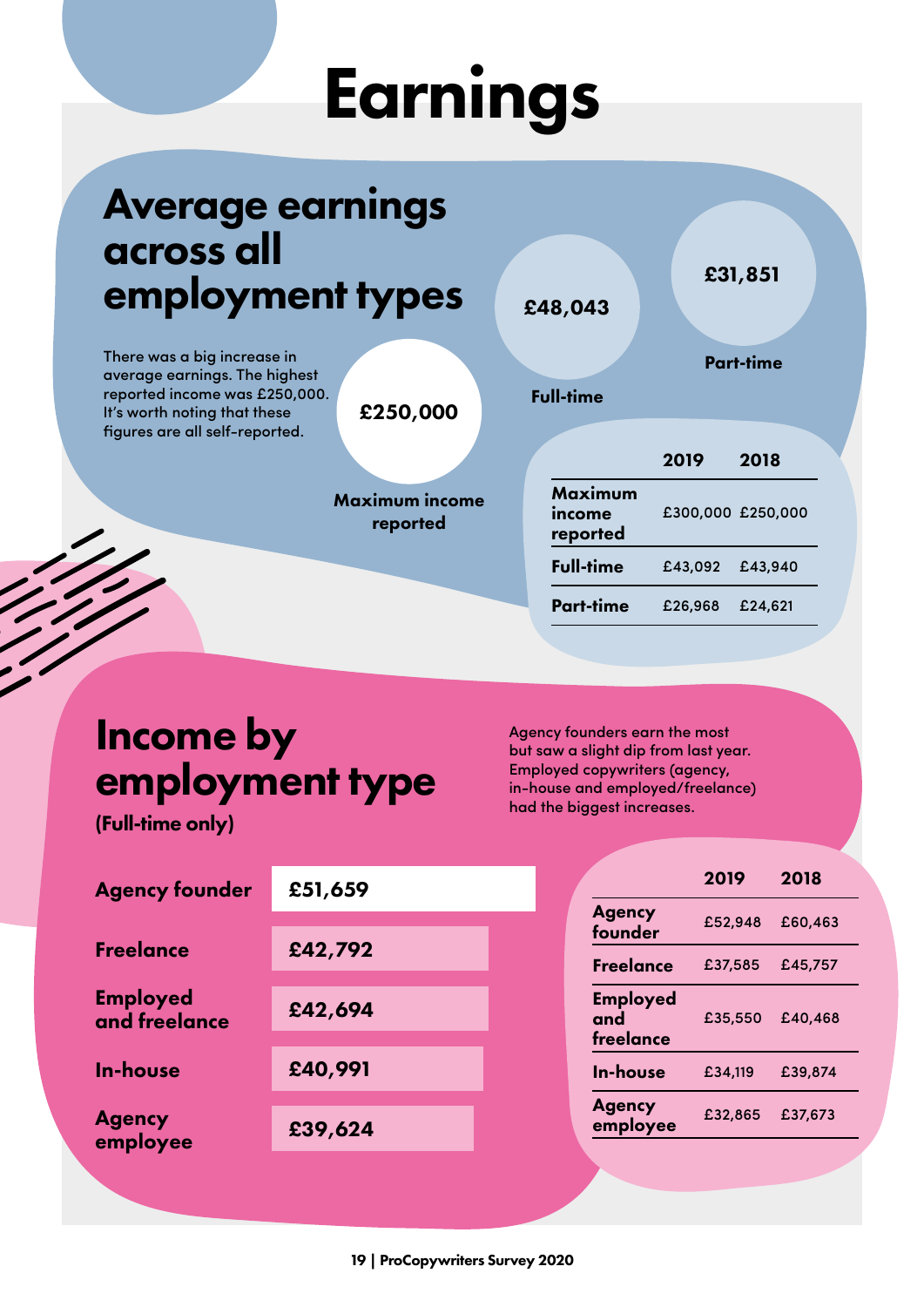

|      | $60+$ | £38,553 | £62,166 |
|------|-------|---------|---------|
|      | 50-59 | £46,100 | £52,013 |
|      | 40-49 | £41,185 | £52,442 |
|      | 30-39 | £34,332 | £40,746 |
|      | 18-29 | £31,241 | £33,641 |
|      |       |         |         |
|      |       |         |         |
|      |       |         |         |
| i or |       |         |         |
| ent  | 2019  | 2018    |         |

2019 2018

### Income and education

(Full-time only)

### £53,833

GCSEs or equivalent £31,11

**A** levels equival

### £49,006

£51,619

Undergraduate degree



Average income for copywriters with degrees rose compared with 2019 and 2018. It fell for those with A levels and GCSEs, although those with GCSEs continue to have the highest incomes, on average.

|                         | 2019    | 2018    |
|-------------------------|---------|---------|
| <b>GCSEs</b>            | £56,873 | £61,720 |
| <b>A</b> levels         | £43,152 | £49,854 |
| Undergraduate<br>degree | £37,360 | £41,598 |
| Postgraduate<br>degree  | £34,650 | £37,259 |
|                         |         |         |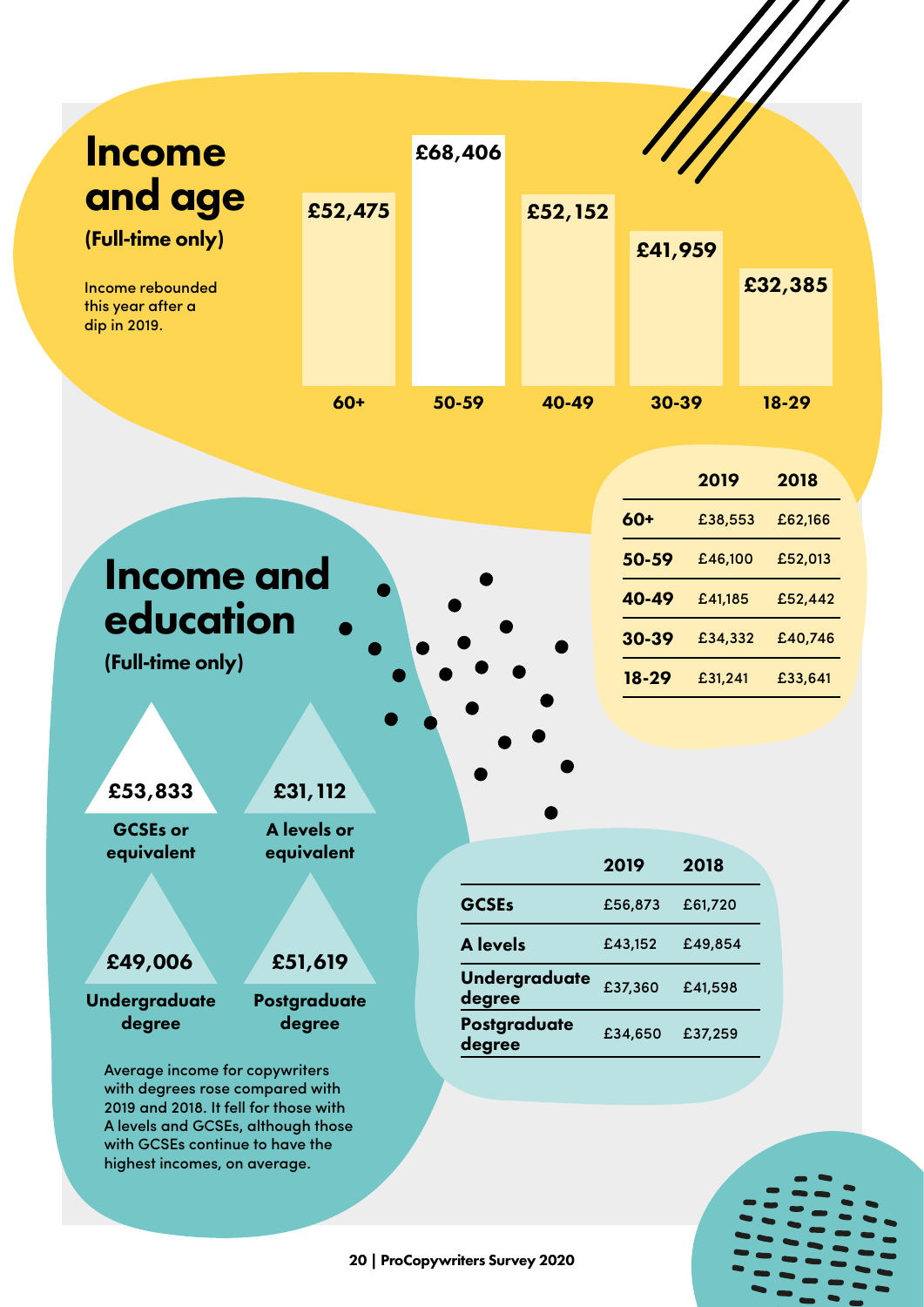### Income and location

|                                  | 2020    | 2019    | 2018    |
|----------------------------------|---------|---------|---------|
| 1. London                        | £60,248 | £47,904 | £52,904 |
| 2. International                 | £46,215 | £41,833 | £62,919 |
| <b>3. South East</b>             | £45,343 | £36,082 | £42,906 |
| 4. East Anglia                   | £41,846 | £63,026 | £60,416 |
| 5. Wales                         | £38,692 | £22,227 | £31,375 |
| <b>6. North West</b>             | £37,078 | £34,563 | £32,396 |
| 7. West Midlands                 | £36,830 | £29,648 | £37,691 |
| 8. South West                    | £36,799 | £34,151 | £38,887 |
| 9. Scotland                      | £33,397 | £38,479 | £36,333 |
| <b>10. Yorks &amp;</b><br>Humber | £33,282 | £27,316 | £28,769 |
| 11. North East                   | £29,375 | £37,800 | £40,750 |
| 12. East Midlands                | £27,297 | £25,500 | £45,250 |



### 2019 Yes No Not sure Women 43% 20% 36% Men 17% 40% 43% 2018 Yes No Not sure Women 44% 19% 37% Men 26% 37% 38%

## Perceptions: Does gender have an impact on pay?

This year's results support our previous findings: women are more acutely aware of the role that gender plays in determining pay.

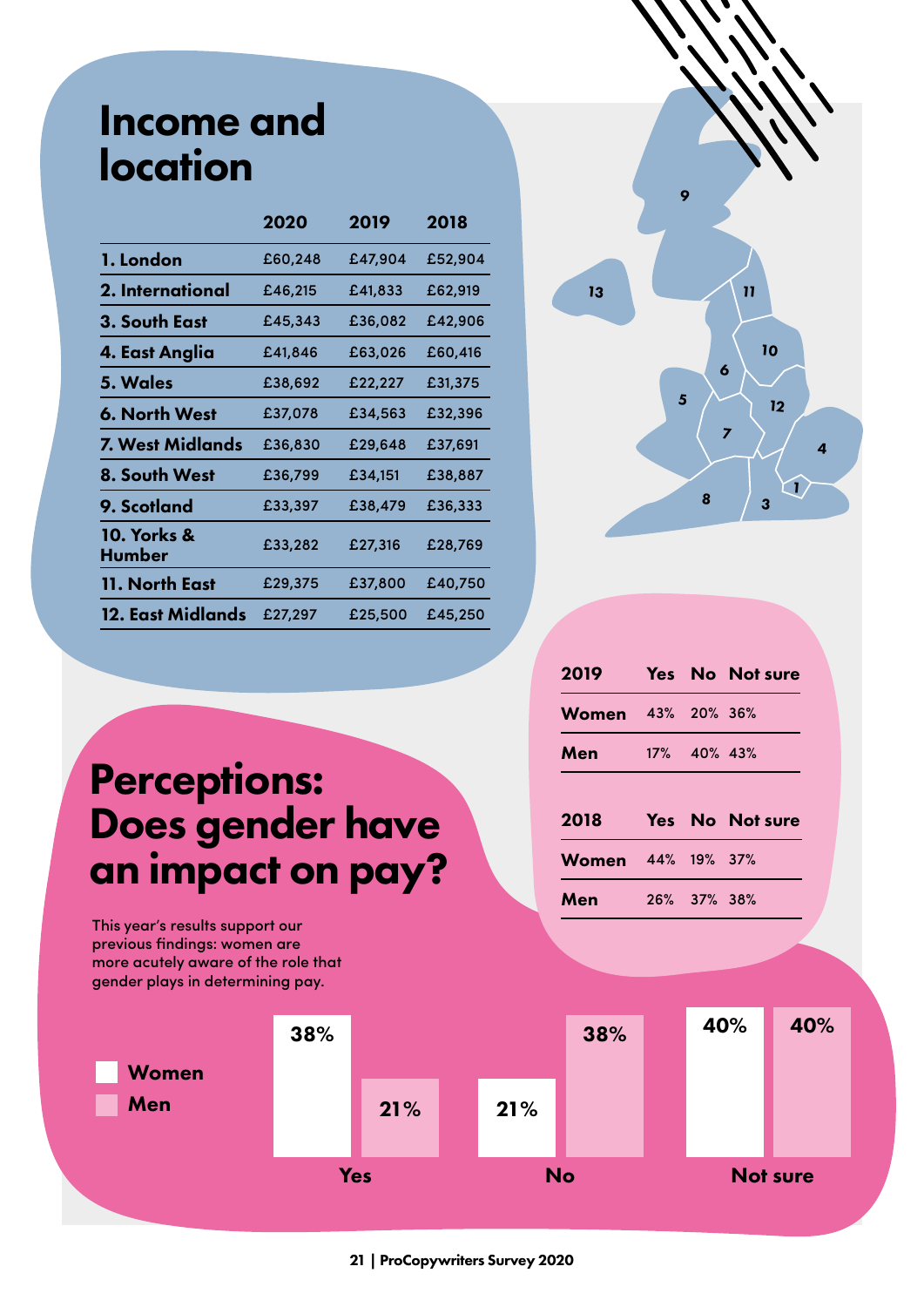

27% gap

gap

gap

gap

gap

## Income and gender

The pay gap has widened substantially for in-house and agency copywriters. However, there's been great progress towards equality among freelancers and agency founders.

| Men |  |
|-----|--|
| .   |  |

Women

|                                     | 2019           | 2018           |
|-------------------------------------|----------------|----------------|
| <b>Employed</b><br>and<br>freelance | 32% gap        | <b>43% gap</b> |
| <b>Freelance</b>                    | 30% gap        | <b>21% gap</b> |
| <b>Agency</b><br>founder            | <b>28% gap</b> | <b>21% gap</b> |
| <b>Agency</b><br>employee           | -5% gap        | <b>26% gap</b> |
| <b>In-house</b>                     | -9% gap        | <b>15% gap</b> |



£52,375 Employed and freelance £38,139 Agency £46,517 29%

Freelance

£32,944

£42,265 £44,081 4%

In-house

10% £43,660

£39,095

### Agency founder

**P** £55,200

£50,260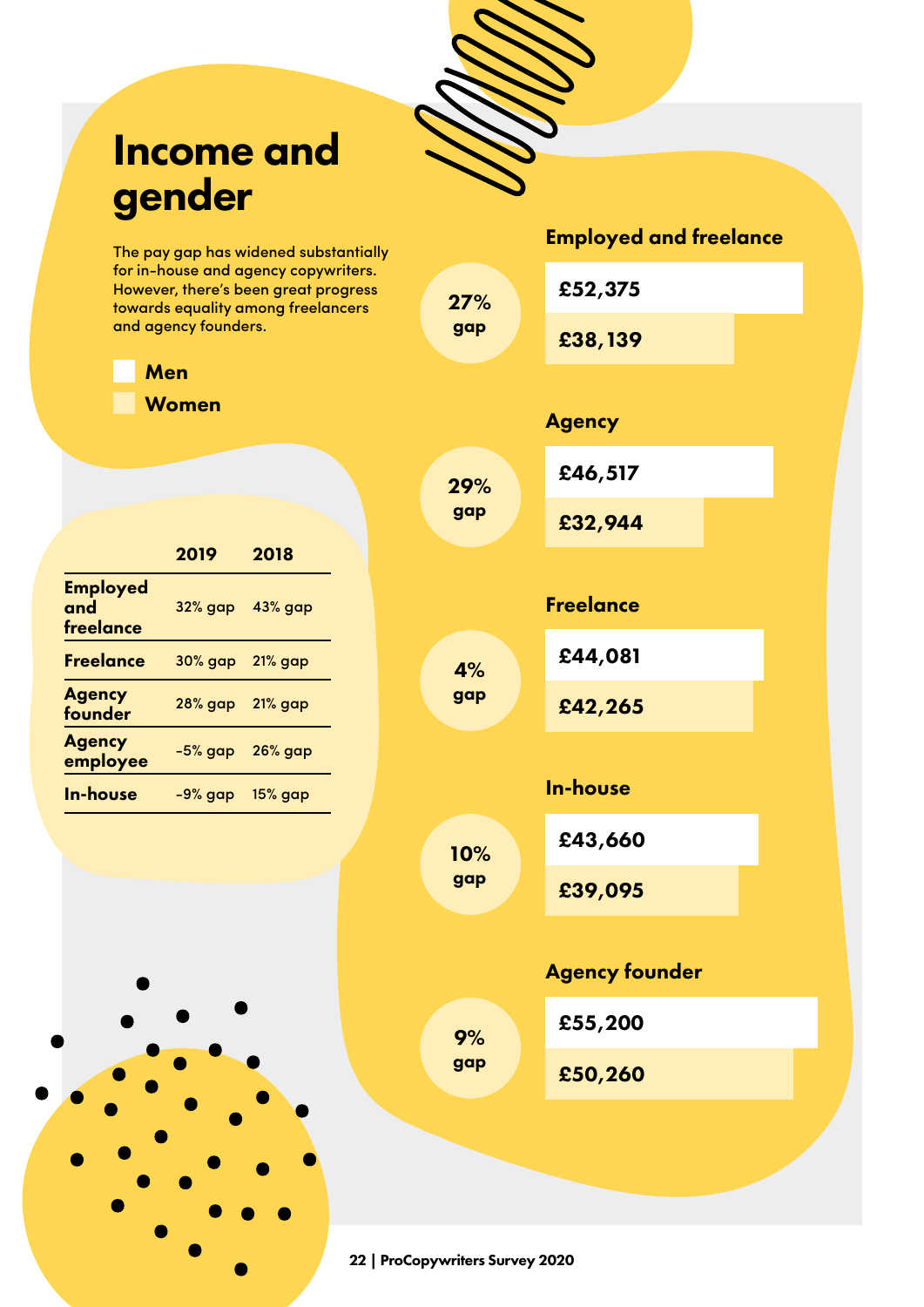# **Outlook**

The survey closed in January before coronavirus had a global impact. These pre-COVID 19 results are broadly in line with previous years. Slightly more

people said last year was good and that they were optimistic about the year ahead. Slightly more people were worried about the effects of Brexit.

What kind of

| how was your year?                                             | In purely financial terms,            |                  |     | 2019 2018 |
|----------------------------------------------------------------|---------------------------------------|------------------|-----|-----------|
| .                                                              | Previous year was                     | Good             | 50% | 51%       |
| .                                                              | good (52%)                            | <b>Same</b>      | 26% | 22%       |
| $0 0 0 0 0 0 0 0 0 0 0$                                        | Previous year was<br>difficult (16%)  | <b>Difficult</b> | 14% | 15%       |
| <b>.</b>                                                       | <b>Much the same as</b>               | Not sure 10%     |     | 12%       |
| <b>AAAAAAA4+</b><br>* * * * * * * * * *<br>* * * * * * * * * * | previous years (26%)<br>Not sure (6%) |                  |     |           |

| In terms of your career,<br>are you optimistic<br>about the |     |                                          |  |                                                           | impact do you think<br><b>Brexit will have on</b><br>your career? |  |                        |                             |                                                                   |                     |    |                                                                                                      |     |
|-------------------------------------------------------------|-----|------------------------------------------|--|-----------------------------------------------------------|-------------------------------------------------------------------|--|------------------------|-----------------------------|-------------------------------------------------------------------|---------------------|----|------------------------------------------------------------------------------------------------------|-----|
|                                                             |     | year ahead?<br>Yes, I feel<br>optimistic |  | I'm unsure<br>about what<br>the year<br>will bring<br>34% |                                                                   |  |                        | <b>Brexit will affect</b>   | Neutral -<br>I'm not sure if<br>my work as a<br>copywriter<br>76% |                     |    | <b>Positive - I</b><br><b>believe Brexit</b><br>will have a<br>positive impact<br>on my career<br>4% |     |
|                                                             |     | 63%                                      |  | No, I feel<br>pessimistic                                 |                                                                   |  | <b>Negative -</b>      | <b>I think Brexit</b>       |                                                                   |                     |    | 2019 2018                                                                                            |     |
|                                                             |     | 2019 2018                                |  |                                                           |                                                                   |  |                        | may harm my<br>career or my |                                                                   | <b>Neutral</b>      |    | 71%                                                                                                  | 74% |
| Yes                                                         | 59% | 67%                                      |  | 3%                                                        |                                                                   |  | <b>business</b>        |                             |                                                                   | <b>Negative 25%</b> |    |                                                                                                      | 22% |
| <b>Unsure</b><br>37%<br>32%                                 |     |                                          |  |                                                           |                                                                   |  | <b>Positive</b><br>20% |                             |                                                                   |                     | 4% | 4%                                                                                                   |     |
| <b>No</b>                                                   | 4%  | 1%                                       |  |                                                           |                                                                   |  |                        |                             |                                                                   |                     |    |                                                                                                      |     |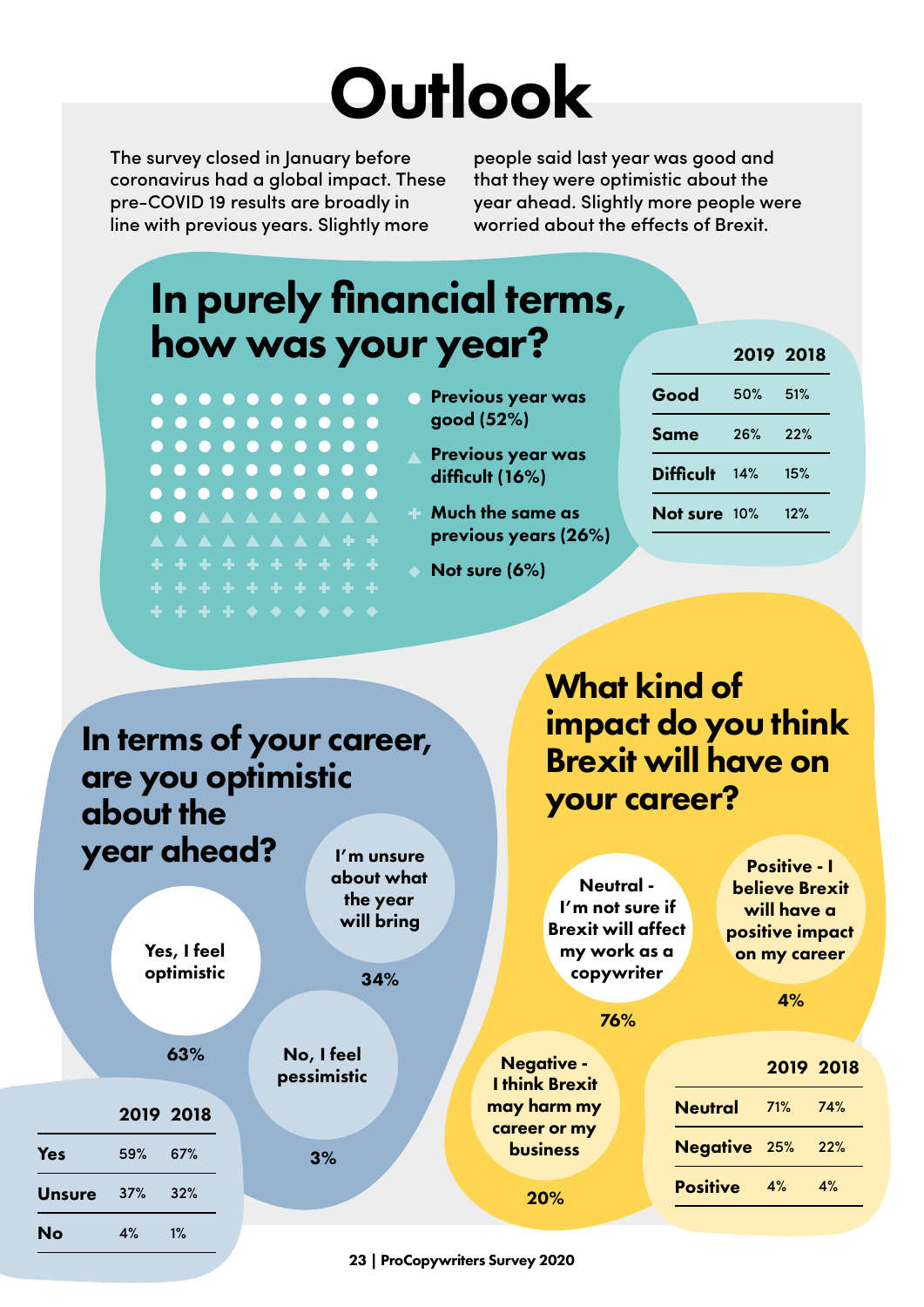# Motivation and aspirations

Copywriters are getting more ambitious. This year's results reflect copywriters' enduring love of writing and creativity. But there's also more focus on results and financial

rewards. It's great to see copywriters championing the value of their work and looking to become more strategic. Together, we're helping get copywriters the recognition they deserve.

Being paid to

being paid to  $45\%$  42%

Being creative 29% 34%

Getting results 15% 11%

2019 2018

## What do you enjoy most about being a copywriter?

| <b>Being paid</b><br>to write<br><b>Being</b><br>creative |     | 60%       |                              |     |              | Something else 7%                     |    | 9% |
|-----------------------------------------------------------|-----|-----------|------------------------------|-----|--------------|---------------------------------------|----|----|
|                                                           |     | 59%       |                              |     | <b>Being</b> | persuasive                            | 4% | 4% |
| <b>Getting results</b><br>for client                      |     | 34%       |                              |     |              |                                       |    |    |
| <b>Something</b><br>else                                  |     | 13%       |                              |     |              | <b>What type of</b><br>recognition do |    |    |
| <b>Being</b><br>persuasive                                |     | 17%       |                              |     |              | you most value?                       |    |    |
|                                                           |     |           | Employer/<br>client feedback | 81% |              |                                       |    |    |
|                                                           |     | 2019 2018 | <b>Financial</b>             | 43% |              |                                       |    |    |
| Employer/<br>client feedback                              | 69% | 69%       | <b>Peer</b><br>recognition   | 26% |              |                                       |    |    |
| <b>Financial</b>                                          | 19% | 16%       |                              |     |              |                                       |    |    |
| <b>Peer recognition</b>                                   | 8%  | 10%       | <b>Something</b><br>else     | 6%  |              |                                       |    |    |
| <b>Something else</b>                                     | 3%  | 3%        | <b>Industry</b>              |     |              |                                       |    |    |
| <b>Industry awards</b> 1%                                 |     | 2%        | awards                       |     | 7%           |                                       |    |    |
|                                                           |     |           |                              |     |              |                                       |    |    |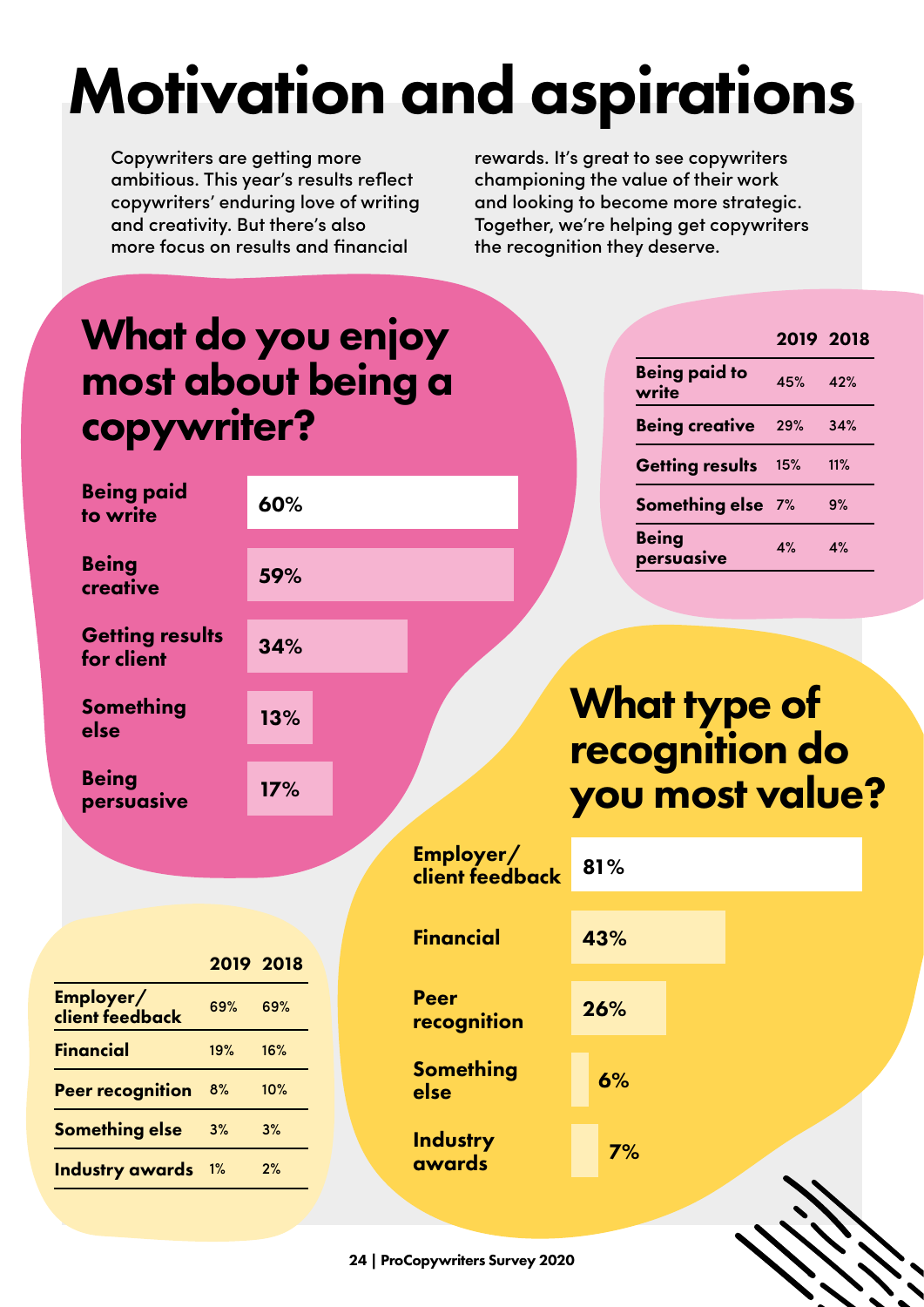## How would you like your career to develop over the next two years?

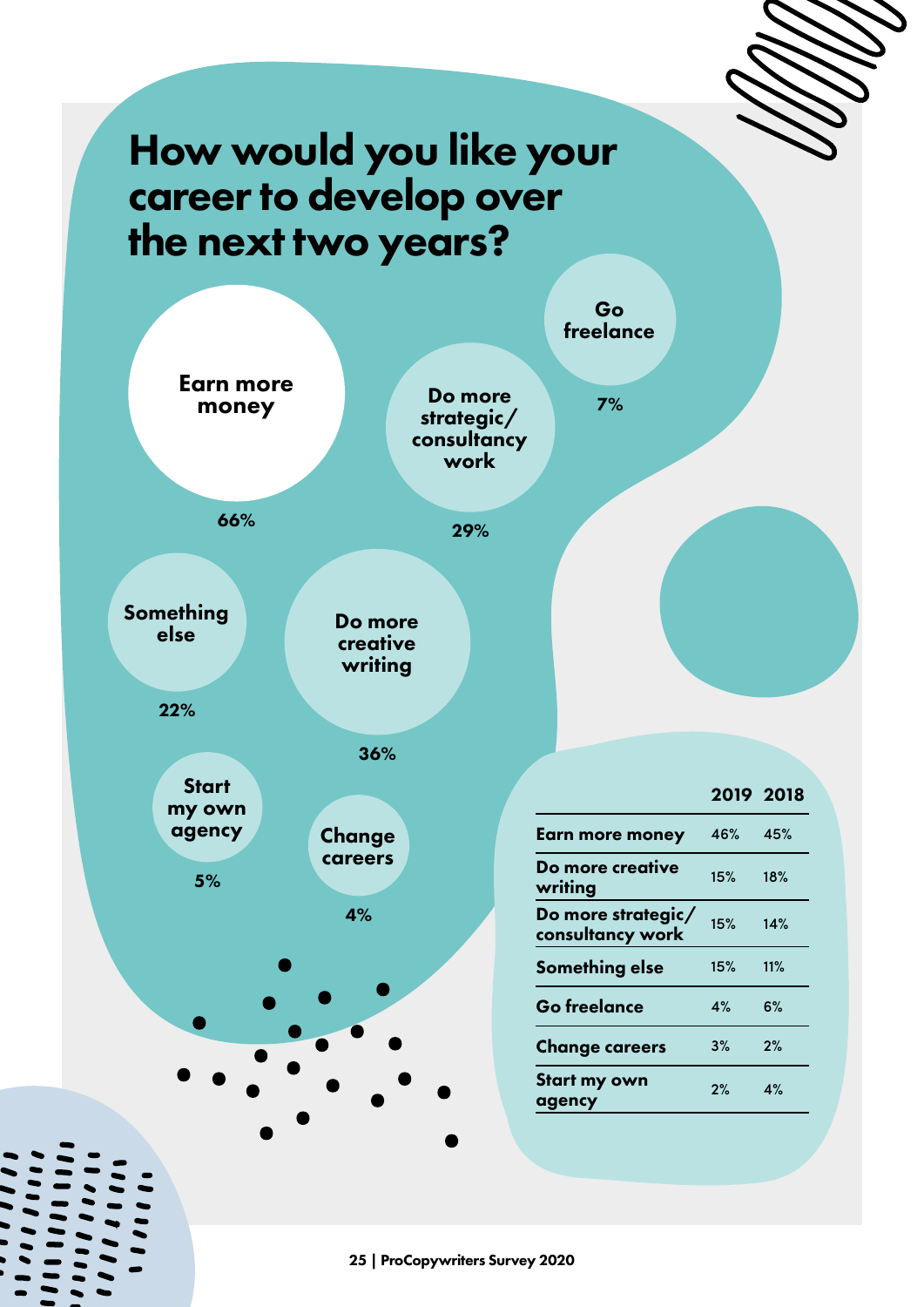# The client's side of the story

## How many of your clients are comfortable judging your copywriting work?

|                            |            |            | 42%                            |                        |                                |  |
|----------------------------|------------|------------|--------------------------------|------------------------|--------------------------------|--|
|                            |            | 2019 2018  |                                |                        |                                |  |
| <b>Some</b><br><b>Most</b> | 49%<br>41% | 44%<br>47% |                                | 8%                     |                                |  |
| Few                        | 10%        | 9%         | <b>Some are</b><br>comfortable | Few are<br>comfortable | <b>Most are</b><br>comfortable |  |
|                            |            |            | judging my<br>copy             | judging my<br>copy     | judging my<br>copy             |  |

## What are the most common problems with briefs you receive?

| <b>Lacking basic</b><br>information               | 54% |
|---------------------------------------------------|-----|
| Little information on<br>target audience          | 51% |
| <b>Insufficient guidance</b><br>on tone and voice | 39% |
| <b>Limited access to</b><br>subject experts       | 33% |
| No information about<br>intended outcome          | 32% |
| <b>Few details about</b><br>eventual use          | 24% |
|                                                   |     |

| Little<br>information<br>on target<br>audience     | 48% |
|----------------------------------------------------|-----|
| Insufficient<br>guidance on<br>tone and voice      | 38% |
| <b>Limited access</b><br>to subject<br>experts     | 31% |
| <b>No information</b><br>about intended<br>outcome | 31% |
| <b>Few details</b><br>about<br>eventual use        | 24% |

Lacking basic ininformation information

50%

2019 2018

56% 41%

48% 39%

38% 29%

31% 24%

31% 25%

24% 18%

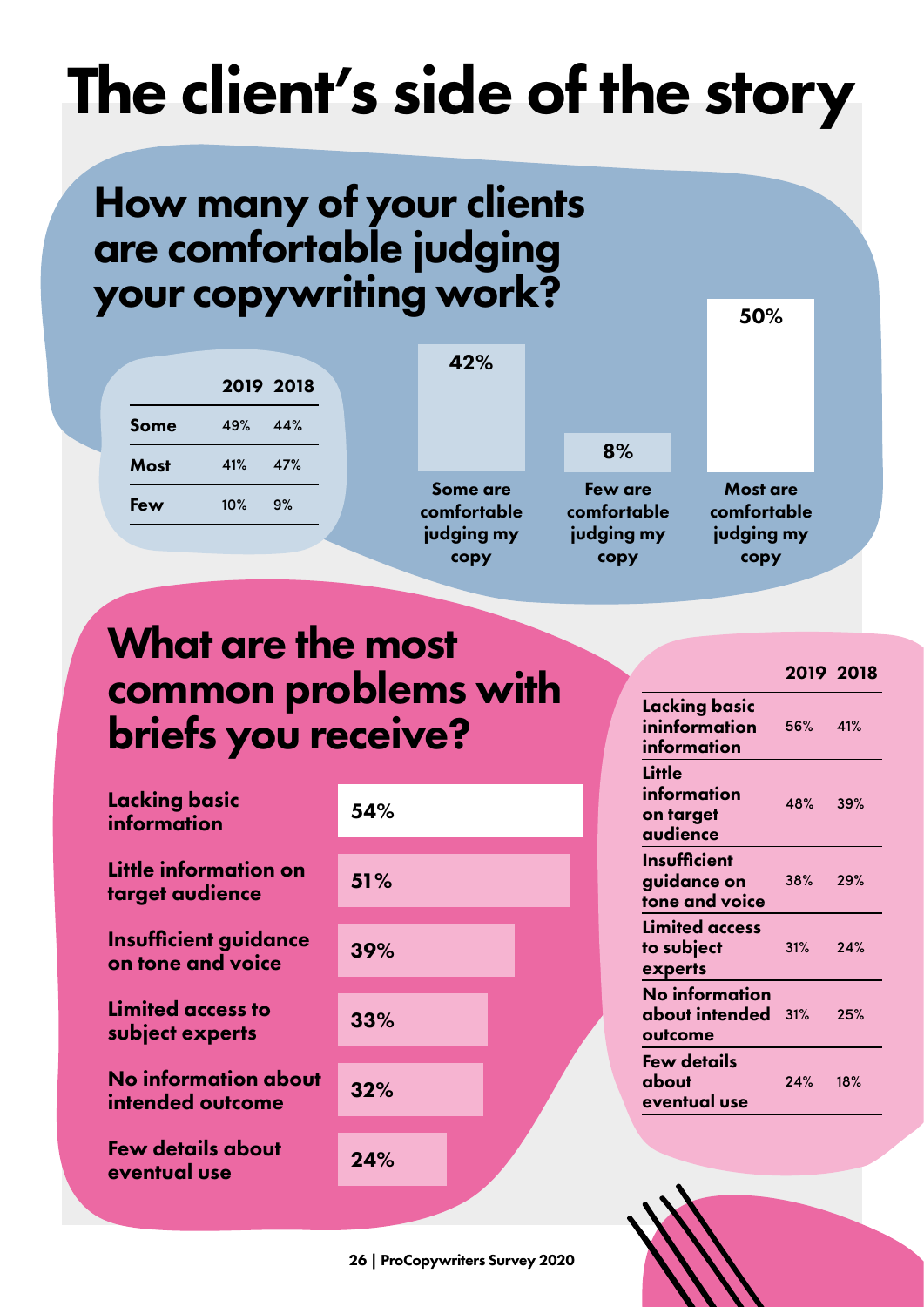## How many of your clients would benefit from advice on commissioning copy?



| What are the biggest     |  |
|--------------------------|--|
| challenges you face when |  |
| working with clients?    |  |

2019 2018

| <b>Poor brief</b><br>or source<br>materials | Copy by<br>committee | Lack of<br>understanding<br>of writing<br>process                    |
|---------------------------------------------|----------------------|----------------------------------------------------------------------|
| 56%                                         | 64%                  | 42%                                                                  |
| <b>Unrealistic</b><br>expectations          | <b>Lack of time</b>  | Lack of<br>confidence or<br>experience in<br>judging written<br>work |
| 34%                                         | 31%                  | 20%                                                                  |

| <b>Poor brief</b><br>or source<br>materials                          | $55\%$ | 38% |
|----------------------------------------------------------------------|--------|-----|
| Copy by<br>committee                                                 | 53%    | 48% |
| Lack of<br>understanding<br>of writing<br>process                    | 37%    | 25% |
| Unrealistic<br>expectations                                          | 29%    | 22% |
| Lack of time                                                         | 27%    | 23% |
| Lack of<br>confidence or<br>experience in<br>judging<br>written work | $19\%$ | 15% |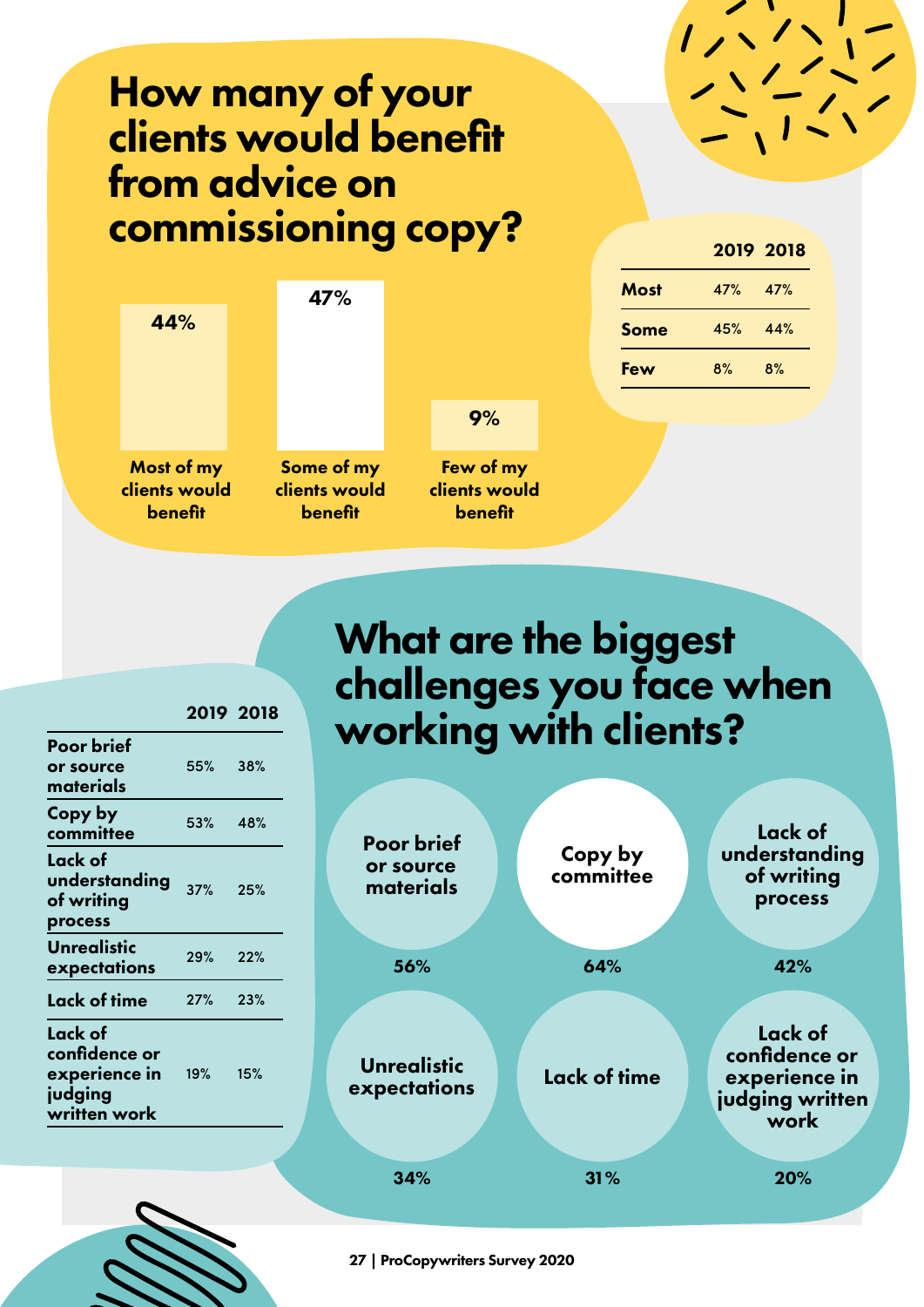# My copywriting career has improved thanks to…

"ProCopywriters networking and training – it keeps me feeling clued in while doing what can be a pretty solitary job."

> "Staying true to myself"

"Realising that sometimes I have to say no"

 $^{\prime\prime}$ "Treating copywriting as a business, not seeing it 'just' as writing"

**Training** 

Reading

Mentoring and coaching

**Writing** 

Feedback

**Failing** 

"Never selling myself short"

**Networking** Other copywriters Social media Self-belief Confidence

28 | ProCopywriters Survey 2020

 "Focusing on what I do best and doing it well"

> "Knowing my worth"

"Being in the **ProCopywriters** directory – it's brought me far more paying work than any other channel."

> "Using an accountant – a godsend!"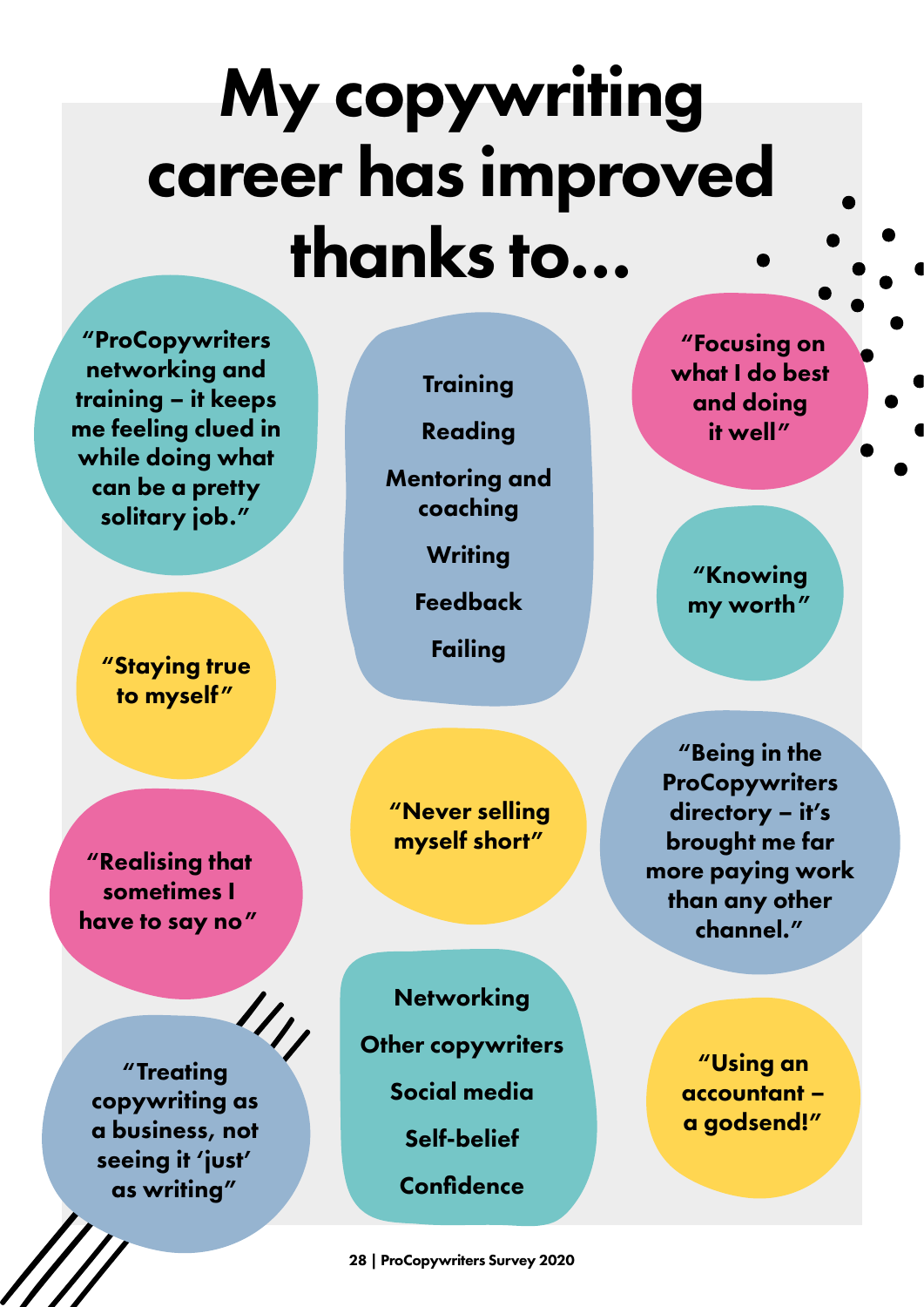# About this survey

### Aim

Our goal is to develop a better understanding of the copywriting profession, and share this knowledge with our peers and fellow professionals.

### **Questions**

Each year we build on the 2016 survey composed by Joanna Tidball with support from Tom Albrighton.

### Analysis and reporting

We take the data from SurveyMonkey and analyse it using Excel. This report was written by Anna Gunning using data processed by Jo Robertson. Design is by Anna Patience.

### Data collection and publicity

The survey was publicly available on SurveyMonkey from the end of 2019 to January 2020. The survey was shared via email, Twitter, Facebook and LinkedIn.

### **Respondents**

We invited all copywriters who serve the UK market to respond (this means overseas copywriters can respond, as long as they work with UK clients).

### Anonymity

The survey responses were collected anonymously. This was a deliberate choice to encourage honest reporting of earnings and experiences.

### **Dataset**

640 copywriters responded. In analysing the data, only valid responses are included.

### You can use our data

Use this report in any way you like. It's licensed under a Creative Commons Attribution-ShareAlike 4.0 International License. You can use any element of this report, as long as you credit ProCopywriters as the source, and also share your work in the same way.

### Acknowledgements

Thanks to everyone who took the time to complete this survey. Your responses provide a fascinating insight into the world of commercial writers.

### Limitations and disclaimers

This was an open survey, conducted in good faith. We haven't vetted respondents so we cannot rule out distortions or inaccuracies resulting from errors, misinformation or malice.

SurveyMonkey restricts multiple responses from the same IP address, but this can be circumvented.

Our reach is limited to our network and friends of friends – so of course we can't claim to represent the complete copywriter experience. This survey is provided for information only – please don't make any wild decisions based on this report.

### Sponsor this survey

We'd love to talk to more copywriters, more freelancers and more in-house creatives next year. Contact info@procopywriters.co.uk for more information on sponsoring this survey.



Published by ProCopywriters – the Alliance of Commercial Writers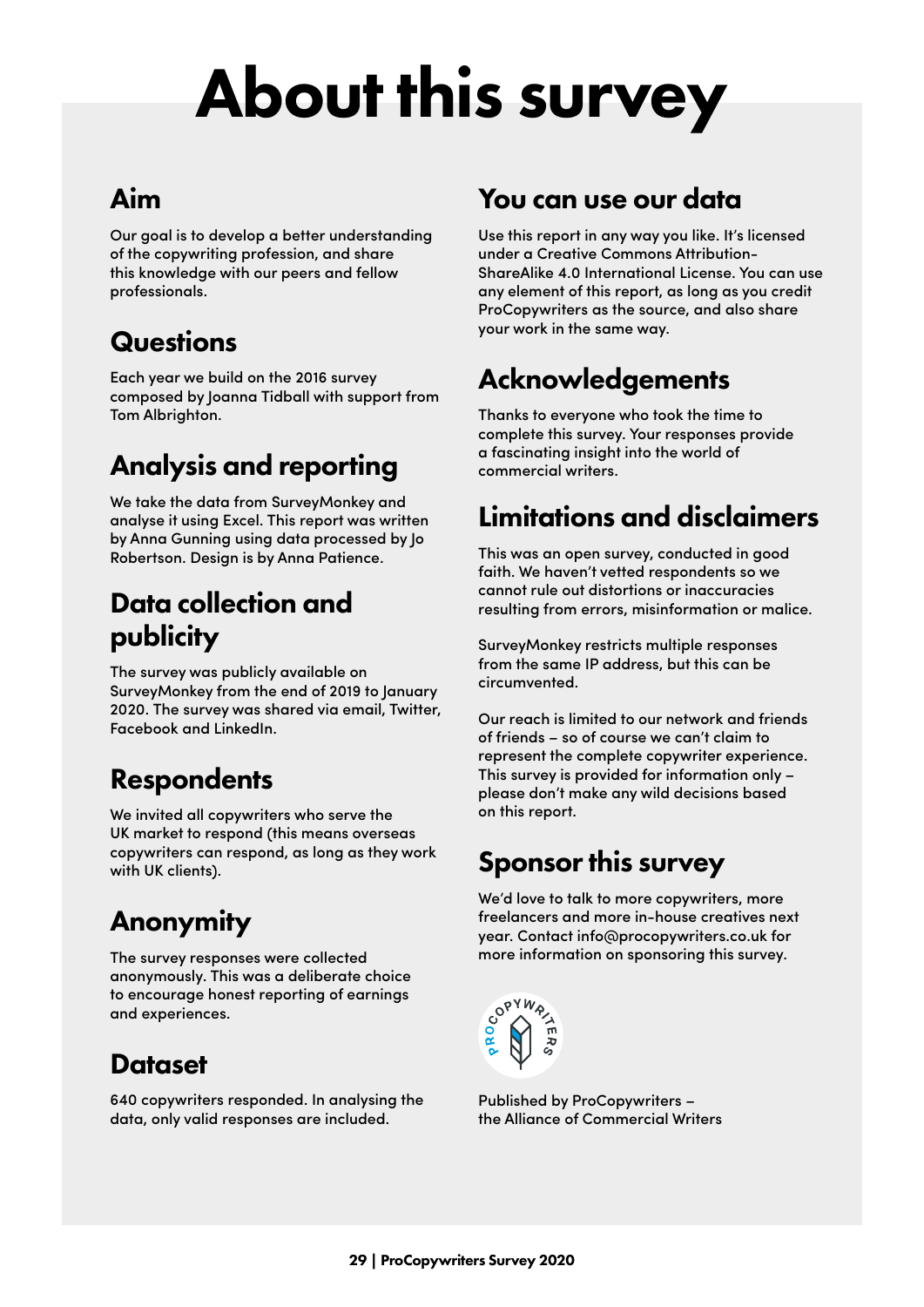